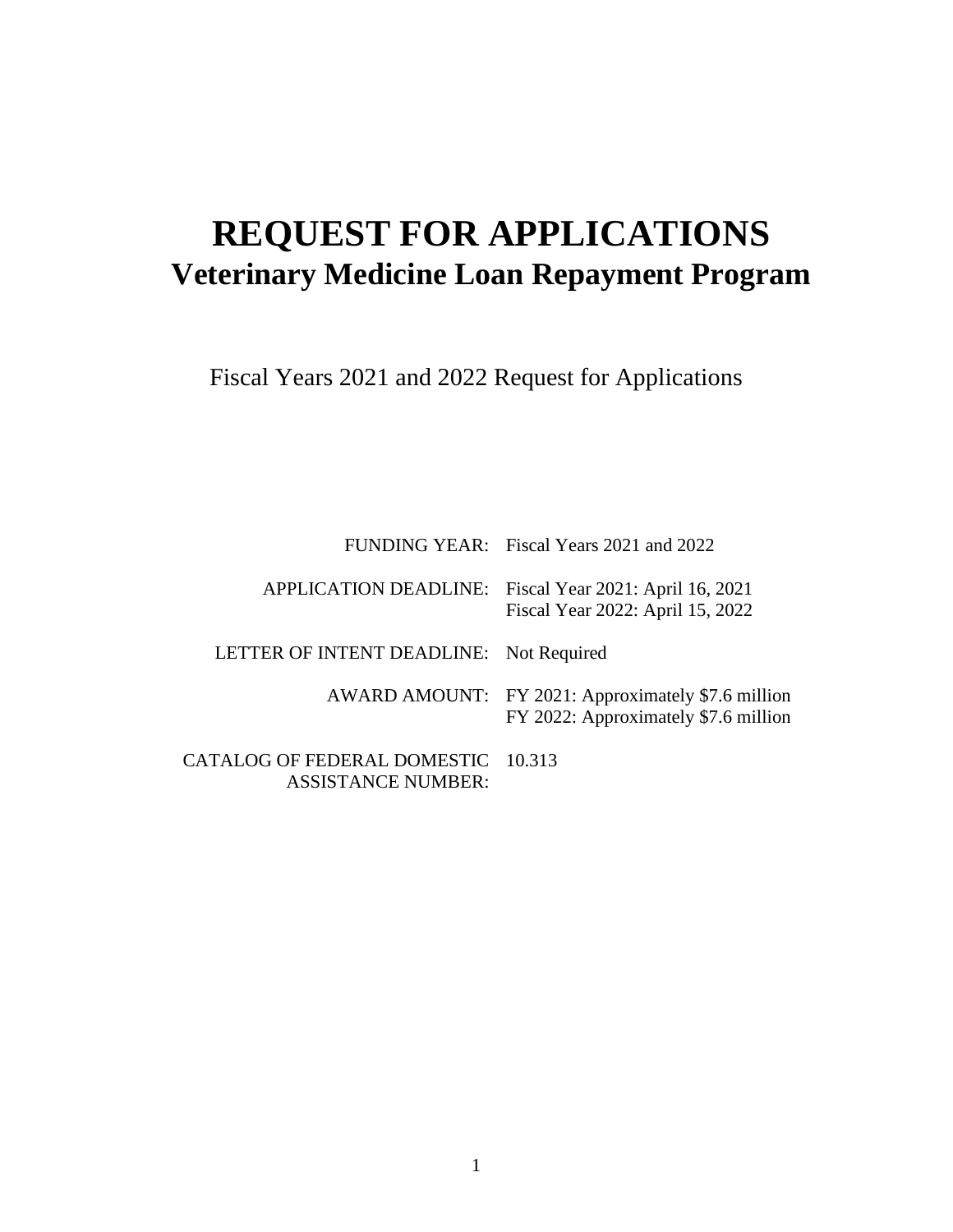#### **INITIAL ANNOUNCEMENT**

National Institute of Food and Agriculture United States Department of Agriculture

<span id="page-1-0"></span>*Catalog of Federal Domestic Assistance.* The Veterinary Medicine Loan Repayment Program (VMLRP) is listed in the Assistance Listings under the Catalog of Federal Domestic Assistance number 10.313.

#### <span id="page-1-1"></span>**Table 1**: Key Dates and Deadlines

| <b>Task Description</b> | Deadline                                                         |  |  |
|-------------------------|------------------------------------------------------------------|--|--|
| Application:            | Fiscal Year 2021: 5:00 P.M. Eastern Time, April 16, 2021 [Ref to |  |  |
|                         | Part $I \S C$ of this RFA]                                       |  |  |
|                         | Fiscal Year 2022: 5:00 P.M. Eastern Time, April 15, 2022 [Ref to |  |  |
|                         | Part $I \S C$ of this RFA]                                       |  |  |
| Letter of Intent:       | Not Required                                                     |  |  |
| Applicants Comments:    | Within six months from the issuance of this notice               |  |  |
|                         | (NIFA may not consider comments received after the sixth month)  |  |  |

*Stakeholder Input*. The National Institute of Food and Agriculture (NIFA) seeks comments on all requests for applications (RFAs) so it can deliver programs efficiently, effectively, with integrity, and with a focus on customer service. NIFA considers comments to the extent possible when developing RFAs, and uses comments to help meet the requirements of  $Section 103(c)(2)$ [of the Agricultural Research, Extension, and Education Reform Act of 1998](https://nifa.usda.gov/sites/default/files/resource/Agricultural-Research-Extension-and-Education-Reform-Act-of-1998.pdf) [\(7 U.S.C.](https://nifa.usda.gov/sites/default/files/resource/Agricultural-Research-Extension-and-Education-Reform-Act-of-1998.pdf)   $7613(c)(2)$ ). Applicants may submit written comments to [Policy@usda.gov](mailto:Policy@usda.gov) (email is for comments only). Please use the following subject line: Response to the VMLRP RFA.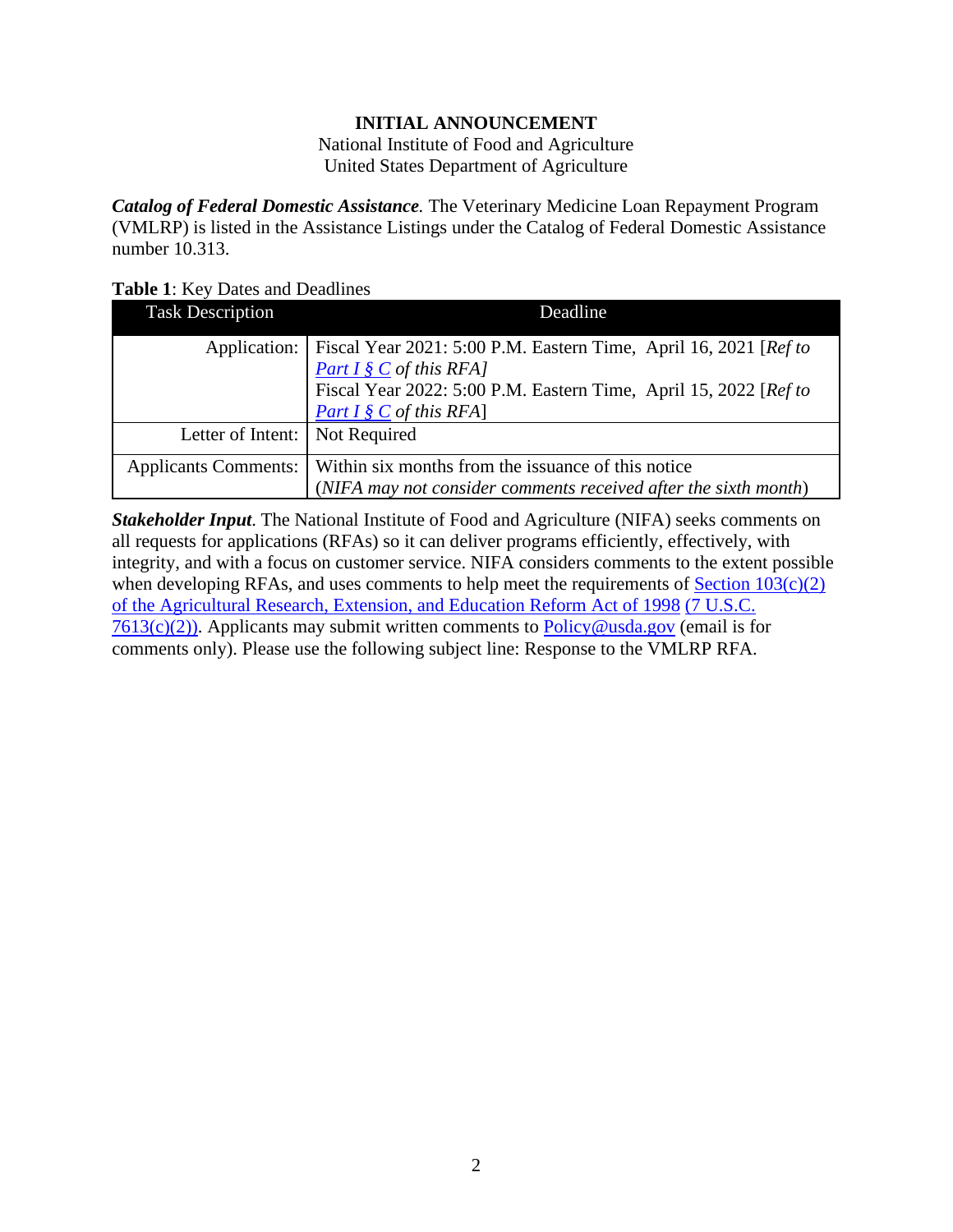#### **EXECUTIVE SUMMARY**

<span id="page-2-0"></span>The National Institute of Food and Agriculture requests applications for the Veterinary Medicine Loan Repayment Program (VMLRP) for FY 2021 and FY 2022 to repay qualified educational loans for eligible veterinarians in exchange for veterinary services in designated shortage situations in the United States and U.S. Insular Areas. The anticipated amount available for support of this program in FY 2021 is approximately \$7.6 million. Applicants considering applying the second year should review the [VMLRP News and](https://www.nifa.usda.gov/vmlrp-timeline) Timeline for updated deadlines and announcements. The anticipated amount available for support of this program in FY 2022 is approximately \$7.6 million.

This notice identifies the objectives for VMLRP projects, deadlines, funding information, eligibility criteria for projects and applicants, and application forms and associated instructions.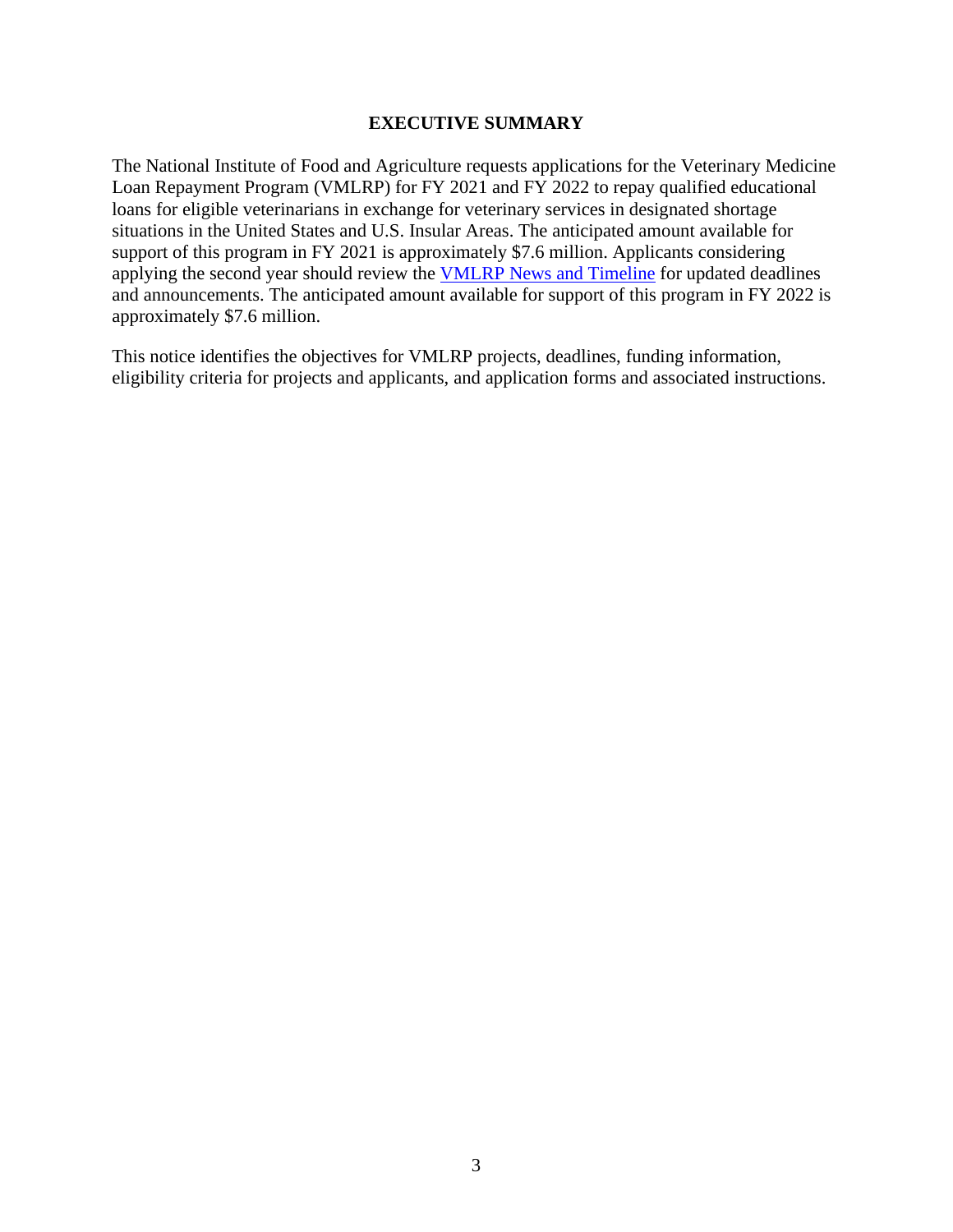| A.              |  |  |  |
|-----------------|--|--|--|
| <b>B.</b>       |  |  |  |
| $\mathbf{C}$ .  |  |  |  |
|                 |  |  |  |
| A.              |  |  |  |
| <b>B.</b>       |  |  |  |
| C.              |  |  |  |
|                 |  |  |  |
| A.              |  |  |  |
| <b>B.</b>       |  |  |  |
|                 |  |  |  |
| A.              |  |  |  |
| <b>B.</b>       |  |  |  |
| $\mathbf{C}$ .  |  |  |  |
| D.              |  |  |  |
|                 |  |  |  |
| A.              |  |  |  |
| <b>B.</b>       |  |  |  |
| $\mathcal{C}$ . |  |  |  |
| D.              |  |  |  |
|                 |  |  |  |
| A.              |  |  |  |
| <b>B.</b>       |  |  |  |
|                 |  |  |  |
|                 |  |  |  |
| A.              |  |  |  |
| <b>B.</b>       |  |  |  |
| $C_{\cdot}$     |  |  |  |
| D.              |  |  |  |
| Ε.              |  |  |  |
| F.              |  |  |  |
|                 |  |  |  |
|                 |  |  |  |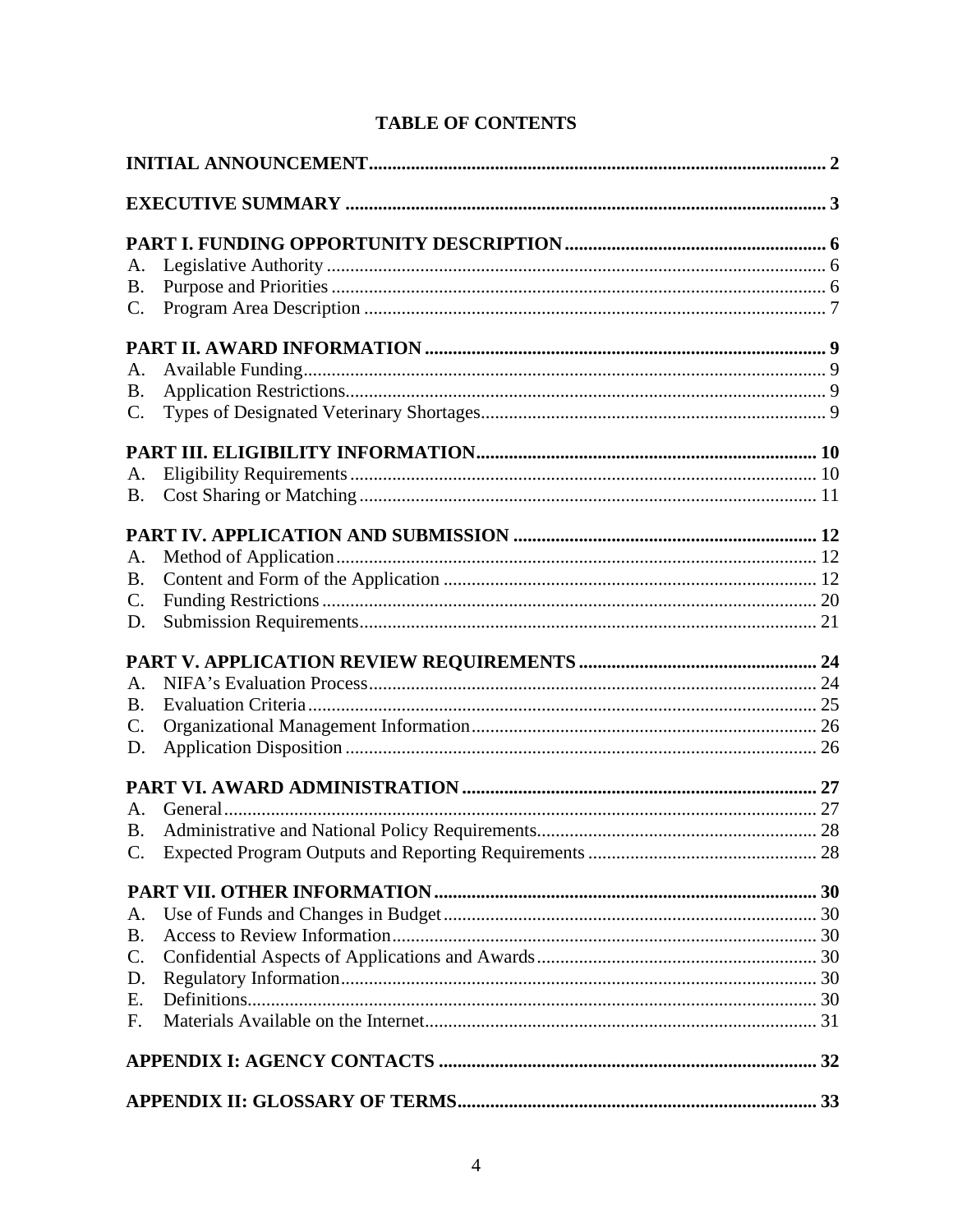|--|--|--|

### **TABLE OF TABLES**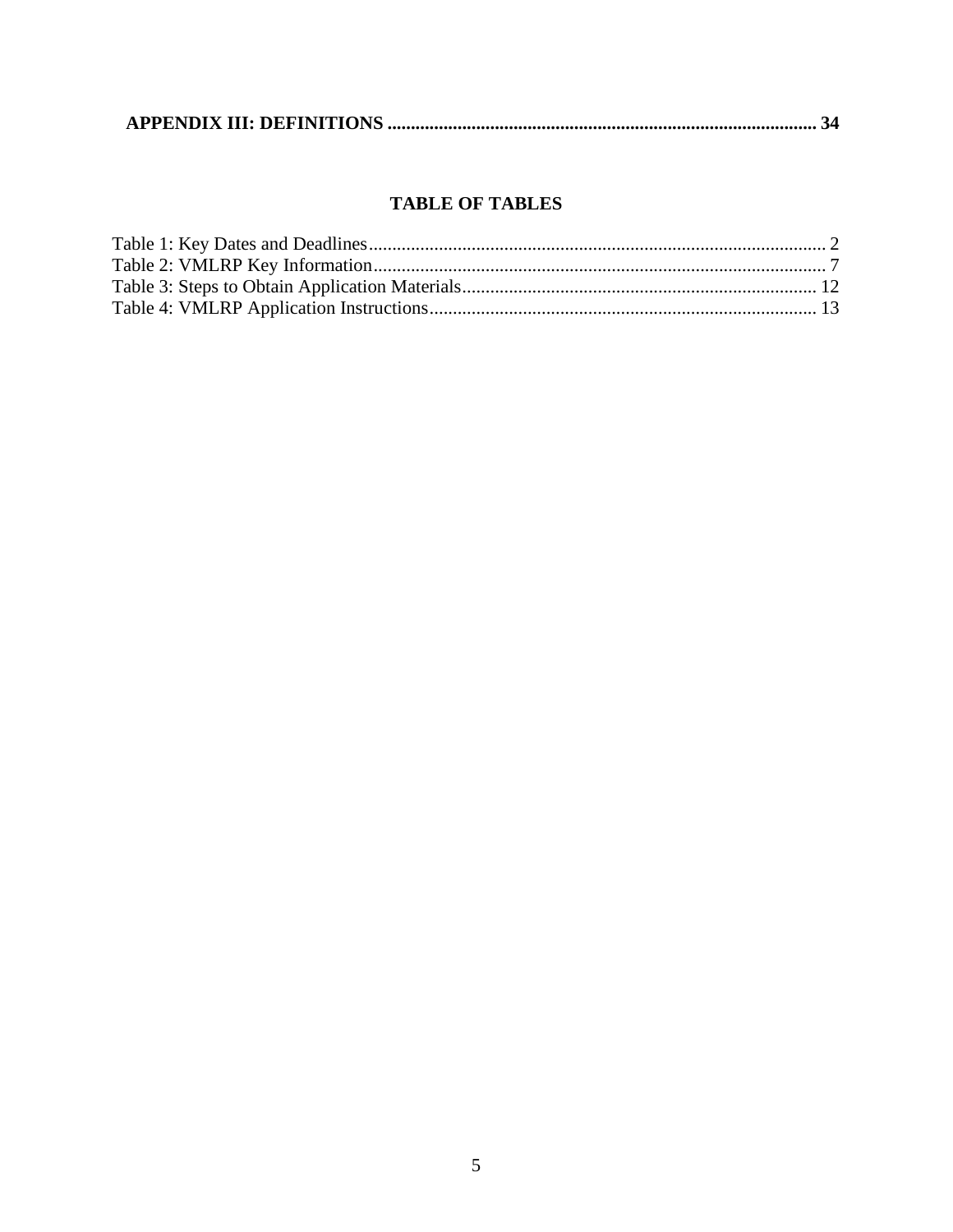## <span id="page-5-0"></span>**PART I. FUNDING OPPORTUNITY DESCRIPTION**

#### <span id="page-5-1"></span>**A. Legislative Authority**

In December 2003, the National Veterinary Medical Service Act (NVMSA) passed into law adding section 1415A to the National Agricultural Research, Extension, and Teaching Policy Act of 1997 (NARETPA). This law established a new Veterinary Medicine Loan Repayment Program [\(7 U.S.C. 3151a\)](https://uscode.house.gov/view.xhtml?req=(title:7%20section:3151a%20edition:prelim)%20OR%20(granuleid:USC-prelim-title7-section3151a)&f=treesort&edition=prelim&num=0&jumpTo=true) authorizing the Secretary of Agriculture to carry out a competitive program of entering into agreements with veterinarians under which they agree to provide veterinary services in veterinarian shortage situations.

Section 7105 of the Food, Conservation, and Energy Act of 2008 amended section 1415A to revise the determination of veterinarian shortage situations to consider (1) geographical areas that the Secretary determines have a shortage of veterinarians; and (2) areas of veterinary practice that the Secretary determines have a shortage of veterinarians, such as food animal medicine, public health, epidemiology, and food safety. This section also added that priority be given to agreements with veterinarians for the practice of food animal medicine in veterinarian shortage situations.

The regulations at 7 CFR 3431 outline the process and procedures for designating veterinarian shortage situations as well as the administrative provisions for VMLRP.

#### <span id="page-5-2"></span>**B. Purpose and Priorities**

The goal of the Veterinary Medicine Loan Repayment Program (VMLRP) is to encourage veterinarians, through competitively awarded financial incentives, to fill the most serious veterinary shortage situations in the United States. A further objective of the program is to determine the best possible match between specific shortage situations and the knowledge, skills, abilities, and experiences of program applicants to enhance the chances that awardees will achieve sufficient professional success and satisfaction during their term of service that they will continue in their service to the area.

Each year, State Animal Health Officials (SAHOs) identify approximately 200 priority shortage situations across the United States and Insular Areas and more than 150 veterinarians compete to receive one of the approximately 60 to 70 loan repayment awards the program can fund annually. While a few states nominate fewer shortage designations than they are permitted, most states continue to nominate the maximum number of shortage situations their state is allowed. This indicates that demand for the program remains strong throughout the country, particularly in animal agriculture-intensive states where shortages are most acute and widespread.

Handling of baseline data and data collection will be addressed in the Data Management Plan in accordance with the Part IV(B) of this RFA.

The VMLRP is aligned with the following strategy [of the USDA Strategic Plan \(FY 2018-2022\):](https://www.usda.gov/sites/default/files/documents/usda-strategic-plan-2018-2022.pdf)  Goal 2: Maximize the Ability of American Agricultural Producers to Prosper by Feeding and Clothing the World

The VMLRP is aligned with the following themes of the [USDA Science Blueprint;](https://www.usda.gov/sites/default/files/documents/usda-science-blueprint.pdf)

- 1. Theme 1 Sustainable Ag Intensification.
- 2. Theme 3 Food and Nutrition Translation.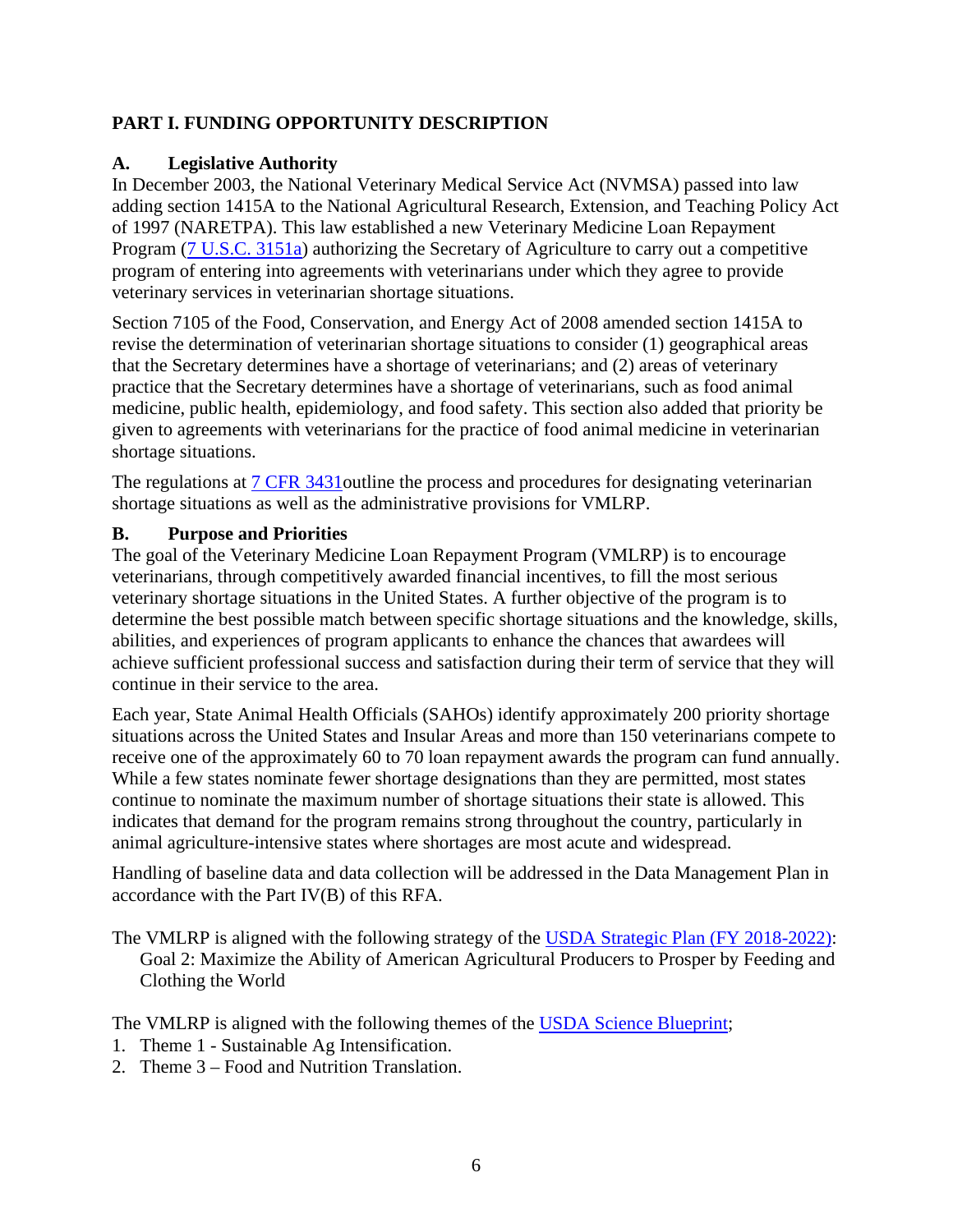The VMLRP actively supports research projects that promote the USDA Agriculture Innovation [Agenda](https://www.usda.gov/sites/default/files/documents/agriculture-innovation-agenda-vision-statement.pdf) commitments of creating a comprehensive U.S. agriculture innovation strategy to align public and private research efforts and integrating the latest innovative conservation technologies and practices into USDA programs that aim to increase U.S. agricultural production and to reduce food loss and waste.

| Title                        | Description                         |
|------------------------------|-------------------------------------|
| Program Code:                | <b>VMLRP</b>                        |
| <b>CFDA</b> Number           | 10.313                              |
| Project Type:                | Loan Repayment                      |
| <b>Application Deadline</b>  | FY 2021: April 16, 2021             |
|                              | FY 2022: April 15, 2022             |
| <b>Award Duration:</b>       | New Applicant: 3 Years              |
|                              | Renewal Applicant*:                 |
|                              | 1 Year: \$15,000-\$25,000           |
|                              | 2 Years: \$25,001-\$50,000          |
|                              | 3 Years: $$50,001+$                 |
| Anticipated # of Awards:     | Approximately 60-70 per FY          |
| <b>Maximum Award Amount:</b> | Maximum Loan Award: \$75,000        |
|                              | Maximum Tax Liability: \$29,250     |
|                              | <b>Maximum Total Award</b>          |
|                              | $( Loan + Tax Liability): $104,250$ |

<span id="page-6-1"></span>**Table 2**: VMLRP Key Information

\*Terms of the fully executed contract with a renewal varies based on the applicant's eligible Doctor of Veterinary Medicine (DVM) debt. The minimum eligible DVM debt is \$15,000.

Additional requirements on expected performance goals, indicators and targets may be required as a condition of award.

# <span id="page-6-0"></span>**C. Program Area Description**

This loan repayment program contains two general categories of participation:

- 1. Mitigation of private practice shortage situations emphasis on food supply veterinary medicine sector; and
- 2. Mitigation of public veterinary practice and specialty veterinary discipline shortage situations.

The VMLRP facilitates professional workforce development in critical agricultural sectors related to animal health and well-being. Specifically, this program incentivizes veterinarians to consider practicing, or serving in other professional capacities, in geographic or specialty veterinary discipline shortage areas important to the security of local, state, and federal food safety infrastructures, and more broadly to the protection of animal and public health. The mitigation of shortage situations in food animal veterinary practice is emphasized in areas of veterinary specialization such as, but not limited to, epidemiology, food safety, and public health.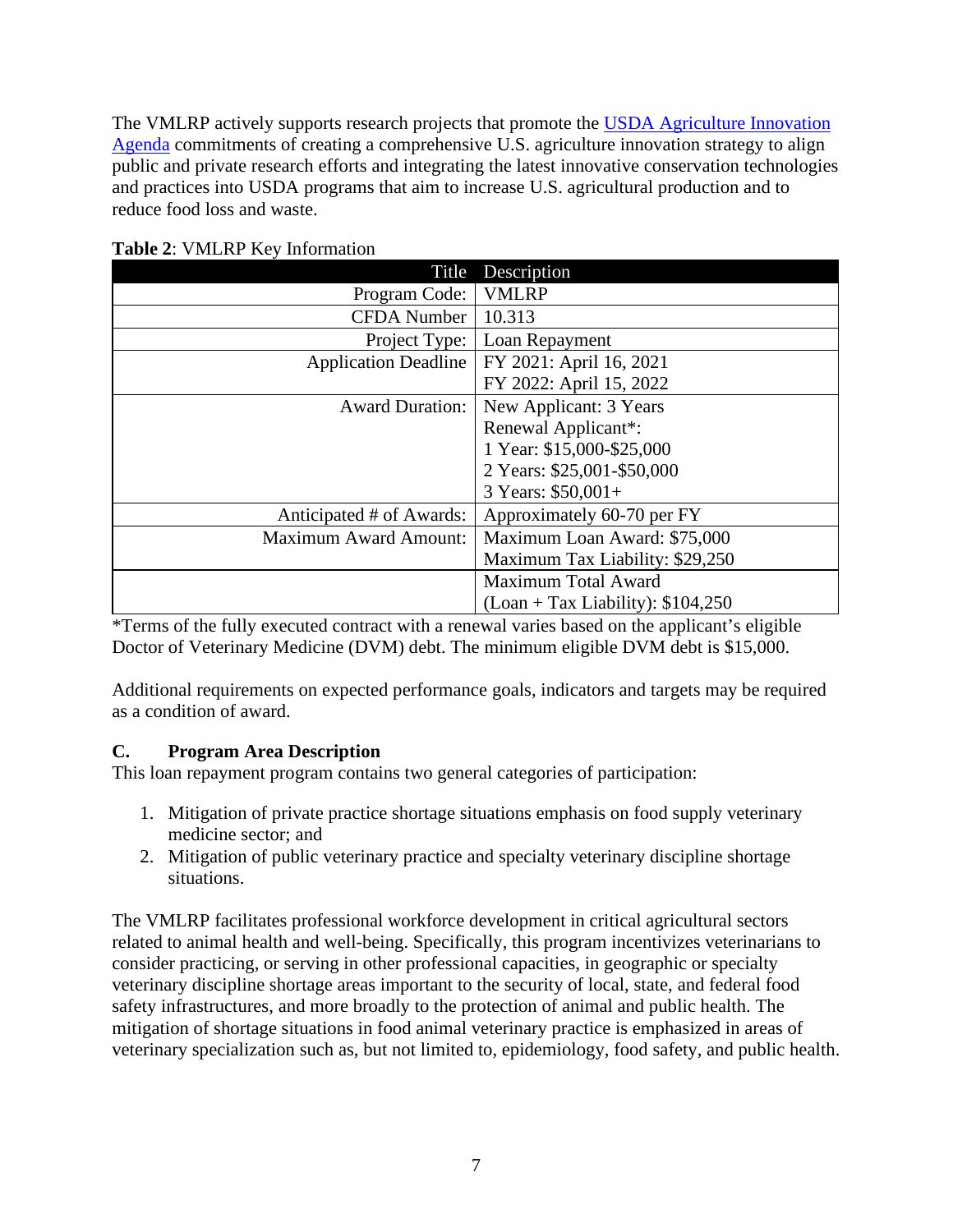In this respect, the VMLRP achieves important outreach objectives because the veterinarian is among the most highly trained and respected agricultural professionals, especially in rural areas and communities where a significant proportion of food animal production occurs. By virtue of their broad education in the biomedical and animal sciences, their intimate connection to the local farming communities they serve, and their skills in clinical, diagnostic, surgical, therapeutic and population medicine, veterinarians represent an essential component of NIFA's extension and outreach capacity, and of the nation's agrosecurity, food security, and public health infrastructures. Furthermore, veterinarians serving in specialized settings such as state veterinarians, epidemiologists, food safety inspectors, animal disease laboratory directors and university faculty, that are also experiencing workforce shortages, provide an important communication link among state and federal government agencies, animal owners/producers, and the general public.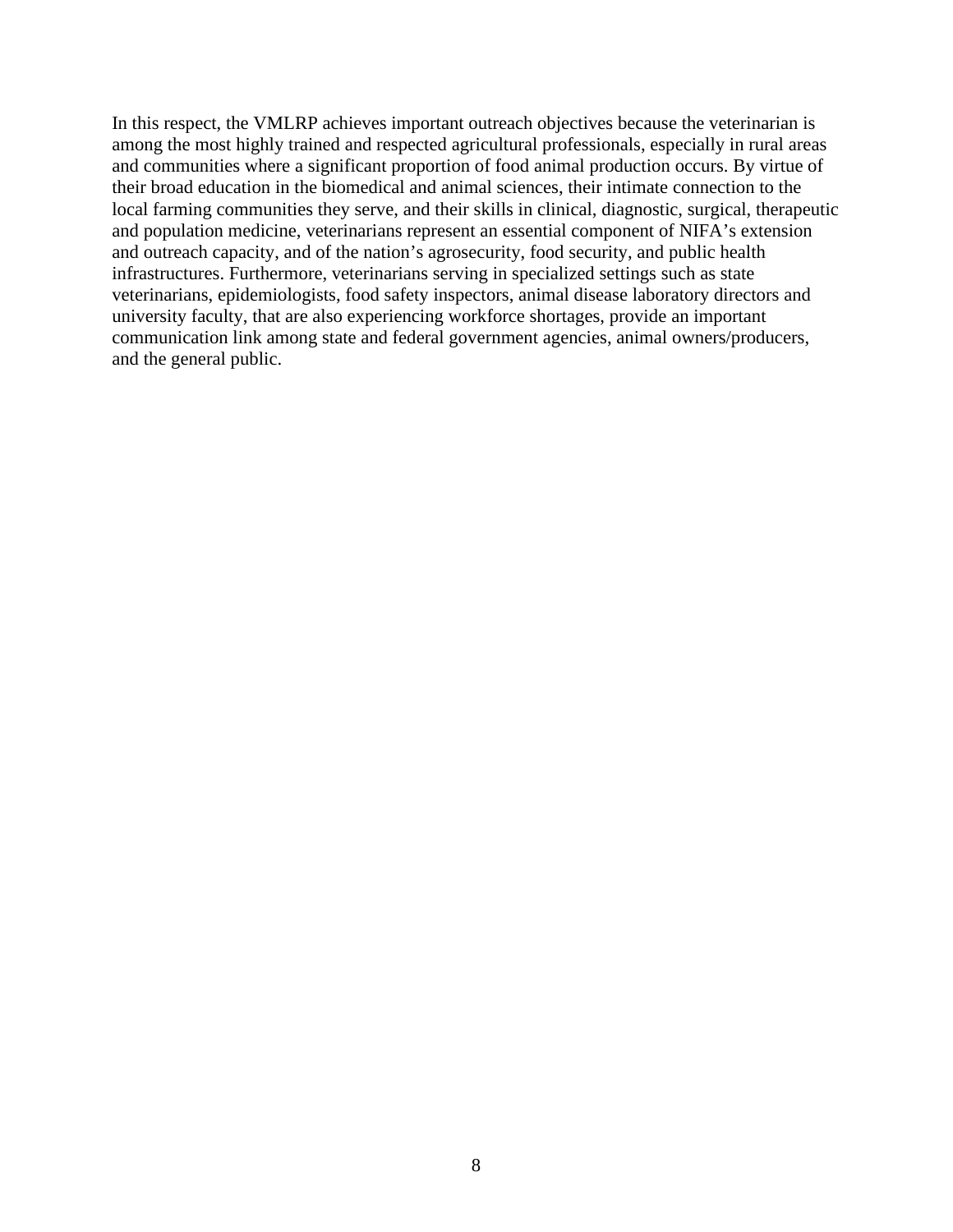## <span id="page-8-0"></span>**PART II. AWARD INFORMATION**

### <span id="page-8-1"></span>**A. Available Funding**

The anticipated amount available for the Veterinary Medicine Loan Repayment Program (VMLRP) in FY 2021 is approximately \$7.6 million. The anticipated amount available for the VMLRP in FY 2022 is approximately \$7.6 million. USDA is not committed to fund any particular application or to make a specific number of awards.

NIFA anticipates that approximately 90 percent of available funds will be awarded to veterinarians for [Type I and Type II](https://nifa.usda.gov/resource/vmlrp-shortage-nomination-form#type1) private practice of food animal medicine in geographic areas determined to have shortage(s) of veterinarians. Approximately 10 percent of the available funds will be awarded to veterinarians serving in [Type III](https://nifa.usda.gov/resource/vmlrp-shortage-nomination-form#type3) public practice, specialty practices, or discipline areas determined to have a shortage of veterinarians such as, but not limited to, food animal medicine, public health, epidemiology, and food safety.

### <span id="page-8-2"></span>**B. Application Restrictions**

NIFA will evaluate applications using the criteria described in [Part V](#page-23-0) of this RFA. Applications for FY 2021 and FY 2022 are limited to the following application types:

- 1. *New application*: New applications will be evaluated competitively using the selection process and evaluation criteria described in [Part V](#page-23-0) of this RFA and are subject to the due dates herein. A new applicant is an individual who was not previously awarded and who will provide veterinary services in a shortage situation (see [Appendix III](#page-32-1) for definition).
- 2. *Renewal application*: Renewal applications will be evaluated competitively, among all applications, using the selection process and evaluation criteria described in [Part V](#page-23-0) of this RFA, subject to the due dates herein. A renewing applicant is an individual who has provided veterinary services in a shortage situation and who completed a signed VMLRP contract. Applicants submitting a renewal application must enter the NIFA assigned shortage situation identification code of the previously original awarded application on page 1 from NIFA Form 01-10. An applicant who has previously received an award and is interested in providing veterinary services in a shortage situation area that is different than their current or previous contract will need to submit a new application. In this case, the applicant will qualify for participation, however the applicant will be competitively evaluated with other new applicants. To verify if you qualify for a renewal or need assistance verifying your shortage situation identification code, please contact [vmlrp.applications@usda.gov](mailto:vmlrp.applications@usda.gov) for assistance (see [Appendix III](#page-32-1) for definition).

# <span id="page-8-3"></span>**C. Types of Designated Veterinary Shortages**

There are three types of veterinary shortage situations, all based on a 40-hour work week:

- 1. Type I at least 80 percent time (32 hours per week) commitment in private practice food supply veterinary medicine;
- 2. Type II at least 30 percent (12 hours per week) time commitment in private practice food supply veterinary medicine in a rural area;
- 3. Type III at least 49 percent (19.6 hours per week) commitment in public practice.

Further descriptions of each shortage situation type can be found on the [VMLRP shortage](https://nifa.usda.gov/resource/vmlrp-veterinarian-shortage-situation-nomination-form-form-nifa-2009-0001)  [situation nomination form](https://nifa.usda.gov/resource/vmlrp-veterinarian-shortage-situation-nomination-form-form-nifa-2009-0001) resource page under "Type of Shortage."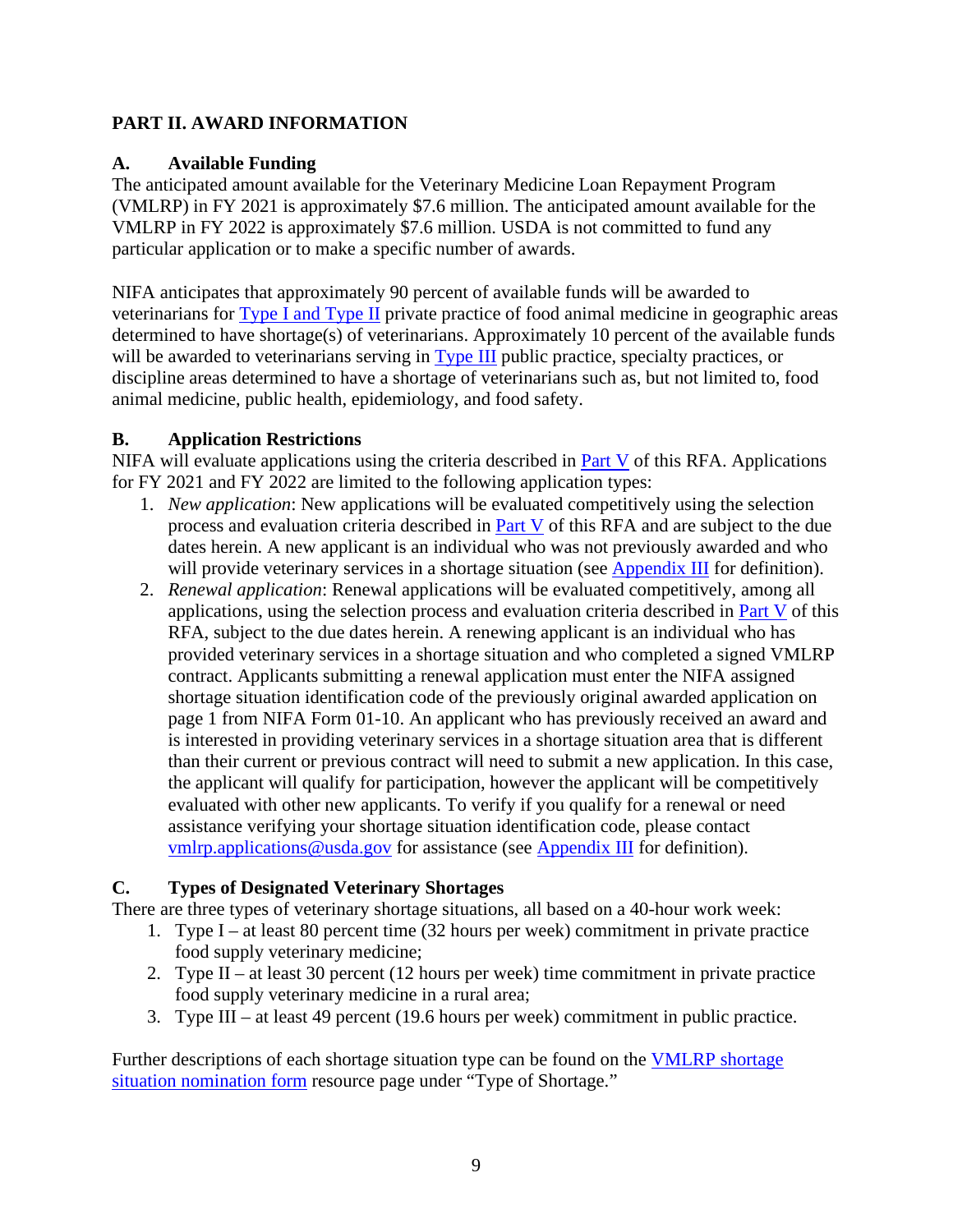# <span id="page-9-0"></span>**PART III. ELIGIBILITY INFORMATION**

## <span id="page-9-1"></span>**A. Eligibility Requirements**

Applicants for the Veterinary Medicine Loan Repayment Program (VMLRP) must meet all the requirements discussed in this RFA. Failure to meet the eligibility criteria by the application deadline will result in exclusion from consideration or preclude NIFA from making an award.

Applicants are eligible for the VMLRP if they meet all of the following requirements:

- 1. Meet all of the requirements outlined in [7 CFR 3431.10;](http://www.ecfr.gov/cgi-bin/retrieveECFR?gp=1&SID=6d961b9338dd9d4c3d80d32c8a9d719c&ty=HTML&h=L&mc=true&r=SECTION&n=se7.15.3431_110)
- 2. Have a degree of Doctor of Veterinary Medicine (DVM), or the equivalent, by July 1, 2021, from a college of veterinary medicine accredited by the American Veterinary [Medical Association Council on Education;](https://www.avma.org/education/accredited-veterinary-colleges)
	- a. For the FY 2022 RFA, the DVM or equivalent must be received by July 1, 2022.
- 3. Have a minimum qualifying educational loan [\(see 7 CFR part 3431.3\)](https://www.ecfr.gov/cgi-bin/retrieveECFR?gp=1&SID=6d961b9338dd9d4c3d80d32c8a9d719c&h=L&mc=true&n=pt7.15.3431&r=PART&ty=HTML#se7.15.3431_13) debt of \$15,000 from a lender capable of accepting incoming Automated Clearing House (ACH) payments. If you are unable to verify this with your lender, please contact [vmlrp@usda.gov](mailto:vmlrp@usda.gov) (Subject: lender payment acceptance assistance) for assistance.
- 4. Secure an offer of employment or establish and/or maintain a practice in a NIFAdesignated veterinary shortage situation within the time period specified in the VMLRP contract offer;
- 5. Provide certifications and verifications as defined in [7 CFR part 3431.16,](https://www.ecfr.gov/cgi-bin/retrieveECFR?gp=1&SID=6d961b9338dd9d4c3d80d32c8a9d719c&h=L&mc=true&n=pt7.15.3431&r=PART&ty=HTML#se7.15.3431_116) Veterinary Medicine Loan Repayment Program;
- 6. Not owe an obligation for veterinary service to the Federal government, State, or other entity under an agreement with such Federal, State, or other entity unless such obligation will be completely satisfied prior to beginning service under the VMLRP. Please contact the VMLRP staff for further clarification of a specific situation via email at [vmlrp@usda.gov;](mailto:vmlrp@usda.gov)
- 7. Not have a Federal judgement lien against their property arising from Federal debt.

Renewal applicants must meet the following below:

- 8. Further, to be eligible to submit a renewal application, participants must meet items (1) through (7) above.
- 9. A renewal application is an application from a veterinarian who previously accepted and completed a VMLRP Contract. Current award recipients may apply for a renewal award at the conclusion of their current award.
	- a. For the FY2021 RFA, renewal applicants must have a VMLRP contract start date of January 1, 2018 (FY 2017) or January 1, 2019 (FY 2018).
	- b. For the FY 2022 RFA, renewal applicants must have a VMLRP Contract start date of January 1, 2019 (FY 2018) or January 1, 2020 (FY 2019). If a renewal applicant is uncertain if their VMLRP Contract start date is applicable that is prior to what is indicated above, the applicant should contact the VMLRP program staff to obtain this information via email at [vmlrp.applications@usda.gov.](mailto:vmlrp.applications@usda.gov)
	- c. The renewal applicant will use their original shortage nomination identification code. If a renewal applicant is uncertain as to the correct five-digit Shortage Identification Code, the applicant should contact the VMLRP program staff to obtain this information via email at [vmlrp.applications@usda.gov.](mailto:vmlrp.applications@usda.gov)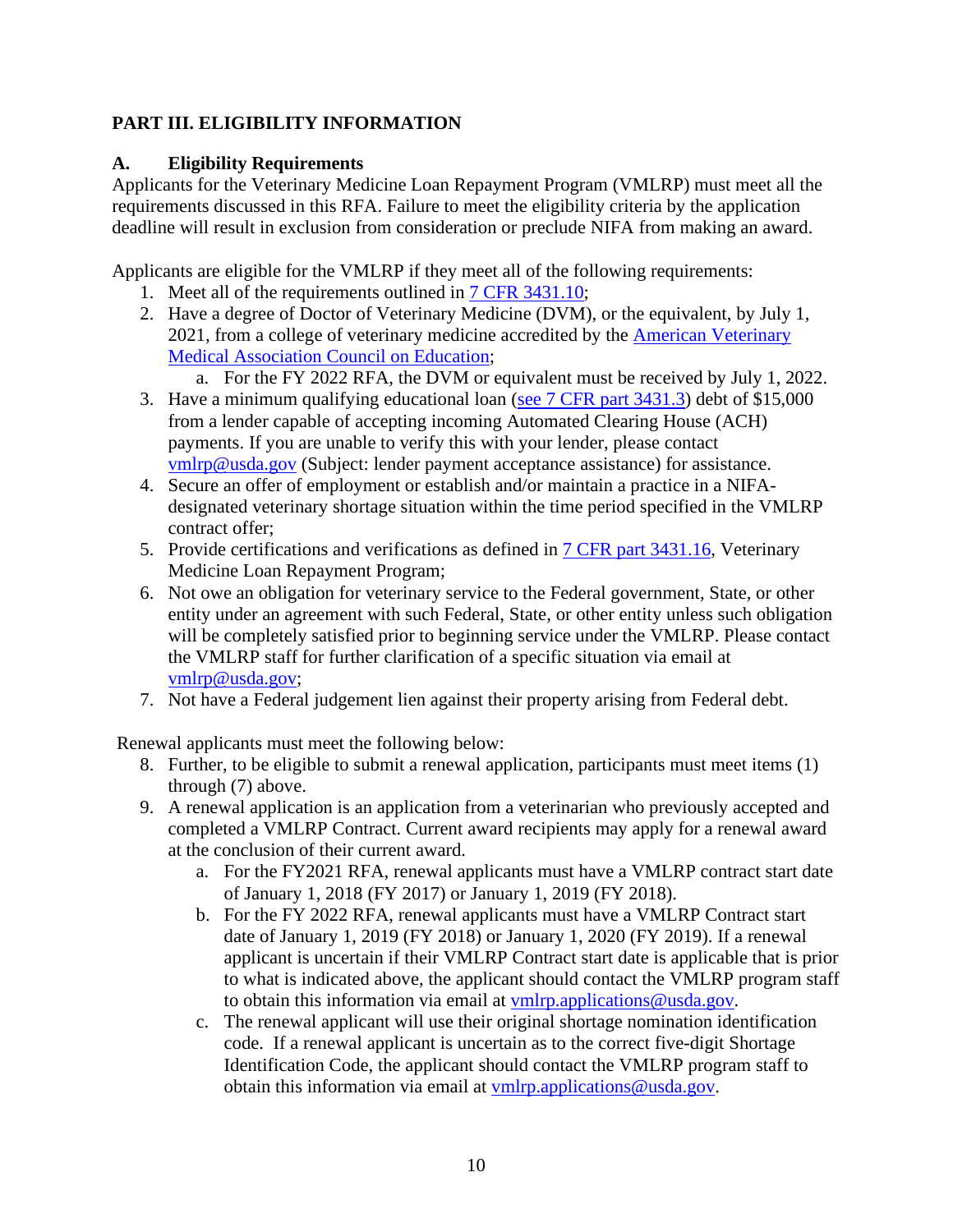d. There is no limit to the number of times you can extend your VMLRP award. If you continue to meet the eligibility criteria and have eligible remaining DVM repayable debt, you may apply for a renewal award.

*Veterinary Services Shortage Situations –* To determine the designated veterinary shortage situations which are eligible for application, go to the [Veterinary Services Shortage Situations](https://www.nifa.usda.gov/vmlrp-map?state=All&field_status_value=All&field_vsgp_status_value=All&fy%5Bvalue%5D%5Byear%5D=2019&=Apply)  [map](https://www.nifa.usda.gov/vmlrp-map?state=All&field_status_value=All&field_vsgp_status_value=All&fy%5Bvalue%5D%5Byear%5D=2019&=Apply) and, in the middle of the page under the dropdown menu for "Fiscal Year", select the applicable fiscal year and it will automatically populate those shortage situations. Shortages for FY 2021 will be posted at, or prior to, the release of this RFA in February 2021. Shortages for FY 2022 will be posted at, or prior to, February 2022.

*Federal Employees –* There are no prohibitions against the participation of federal employees if they meet all eligibility requirements for participation in the VMLRP. Full-time federal government employees (i.e., USDA/APHIS or FSIS, etc.) who wish to apply for a Veterinary Shortage Situation outside of their current federal employment must meet the following:

- 1. Items (1) through (7) as detailed in the eligibility requirements section above.
- 2. Certain employees may be required to report outside employment, as well as the VMLRP award, and get clearance from the USDA Office of Ethics (see [https://www.ethics.usda.gov/science/outside-activities/2003-outside-activities.htm\)](https://www.ethics.usda.gov/science/outside-activities/2003-outside-activities.htm).

*Duplicate or Multiple Submissions* – duplicate or multiple submissions are not allowed. NIFA will disqualify both applications if an applicant submits duplicate or multiple submissions.

# <span id="page-10-0"></span>**B. Cost Sharing or Matching**

*No Match Required* - The VMLRP has *NO* matching requirement. NIFA will not factor matching resources into the review process as an evaluation criterion.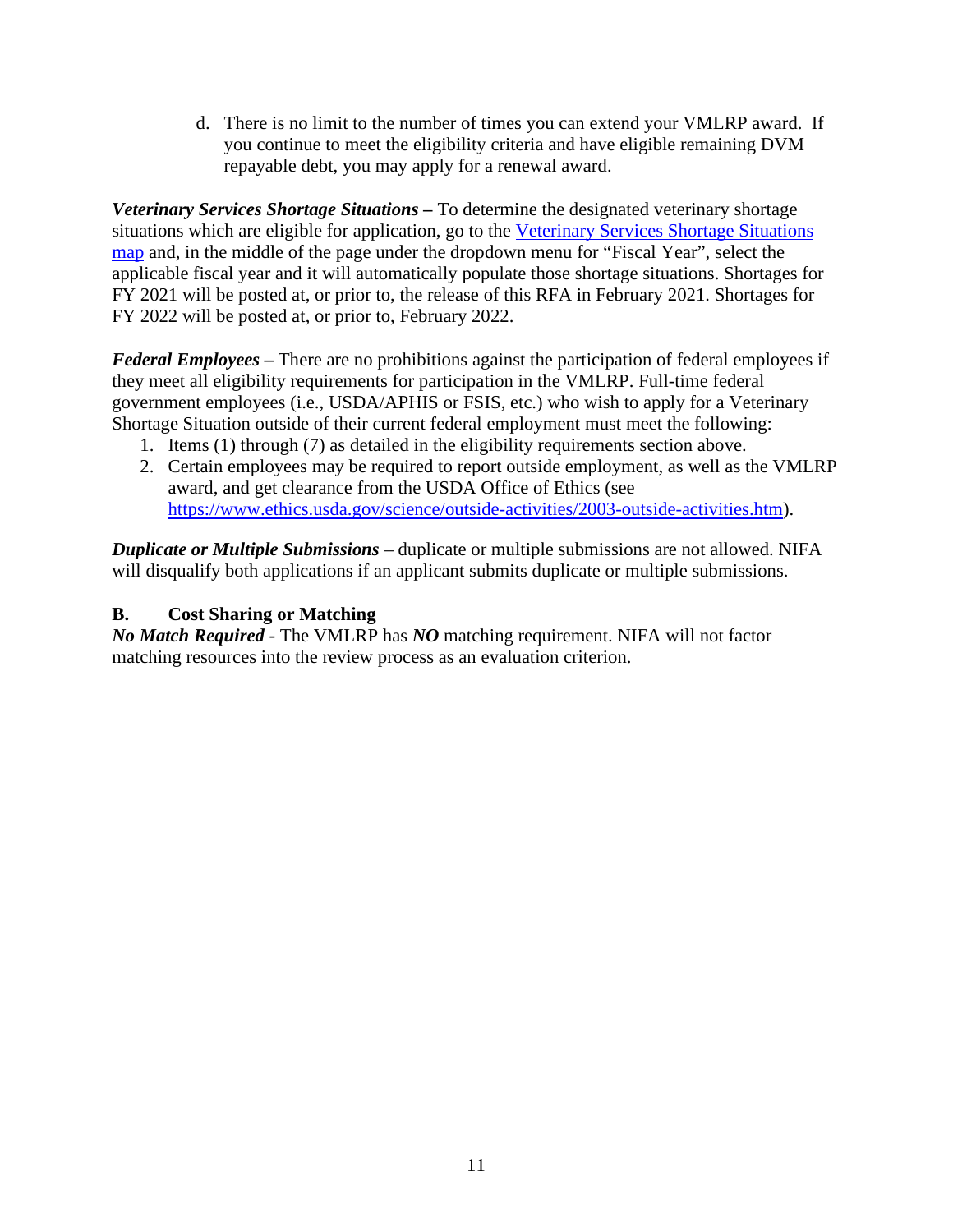# <span id="page-11-0"></span>**PART IV. APPLICATION AND SUBMISSION**

## <span id="page-11-1"></span>**A. Method of Application**

There are two options for submitting applications. First, applications may be submitted via email to [vmlrp.applications@usda.gov.](mailto:vmlrp.applications@usda.gov) Second, applications may be faxed to NIFA at 1-833-208-8205. No other method or response will be accepted. For details on the two submission options please refer to Section D. Submission requirements, #2 Delivery Method of Application; we urge you to submit early to the Veterinary Medicine Loan Repayment Program (VMLRP). VMLRP applications are complex and require completion of multiple forms, if you wait until the last days before the due date to submit your application you risk missing the deadline. We encourage inexperienced applicants to submit their applications at least one week or more before the deadline.

Application materials can be accessed two ways:

- 1) Application materials can be downloaded from the NIFA website [\(VMLRP application](https://www.nifa.usda.gov/vmlrp-application-guide)  [forms\)](https://www.nifa.usda.gov/vmlrp-application-guide); the list of VMLRP forms is available by scrolling down the webpage.
- 2) If you do not have access to the web page or have trouble downloading the materials, you may contact the VMLRP program staff via email at [vmlrp.applications@usda.gov.](mailto:vmlrp.applications@usda.gov) When emailing the VMLRP program staff, please include your name, mailing address, e-mail address, and phone number in the body of the email. State that you want a copy of the RFA and the associated application forms for the VMLRP. You must download and install a version of Adobe Reader that is compatible to access and complete application materials. **Table 3** provides instructions on how to obtain an electronic application.

# <span id="page-11-3"></span>**Table 3:** Steps to Obtain Application Materials

| <b>Steps</b>                                              | Action                                                                                                |  |  |
|-----------------------------------------------------------|-------------------------------------------------------------------------------------------------------|--|--|
| Step One: Download<br>Adobe Software                      | Download and Install Adobe Reader (see Adobe Software<br>Compatibility for basic system requirements) |  |  |
| Step Two: Locate and<br>Download Application<br>Materials | To download NIFA VMLRP application forms go to VMLRP<br>Application forms.                            |  |  |

# <span id="page-11-4"></span><span id="page-11-2"></span>**B. Content and Form of the Application**

Applications must conform to the application preparation and submission instructions. All attachments to an application must comply with NIFA font, spacing and margin requirements and MUST be in .pdf (portable document format) (see [Table 4](#page-12-1) for further instructions). The application must not be received in any format other than PDF, such as in word processing (MS Word, etc.) format. Applications will not be accepted for review if they do not follow the specific guidelines.

The VMLRP application must be typed. Electronic and wet (ink) signatures are acceptable. Handwritten responses on any part of your application or recommendations will not be accepted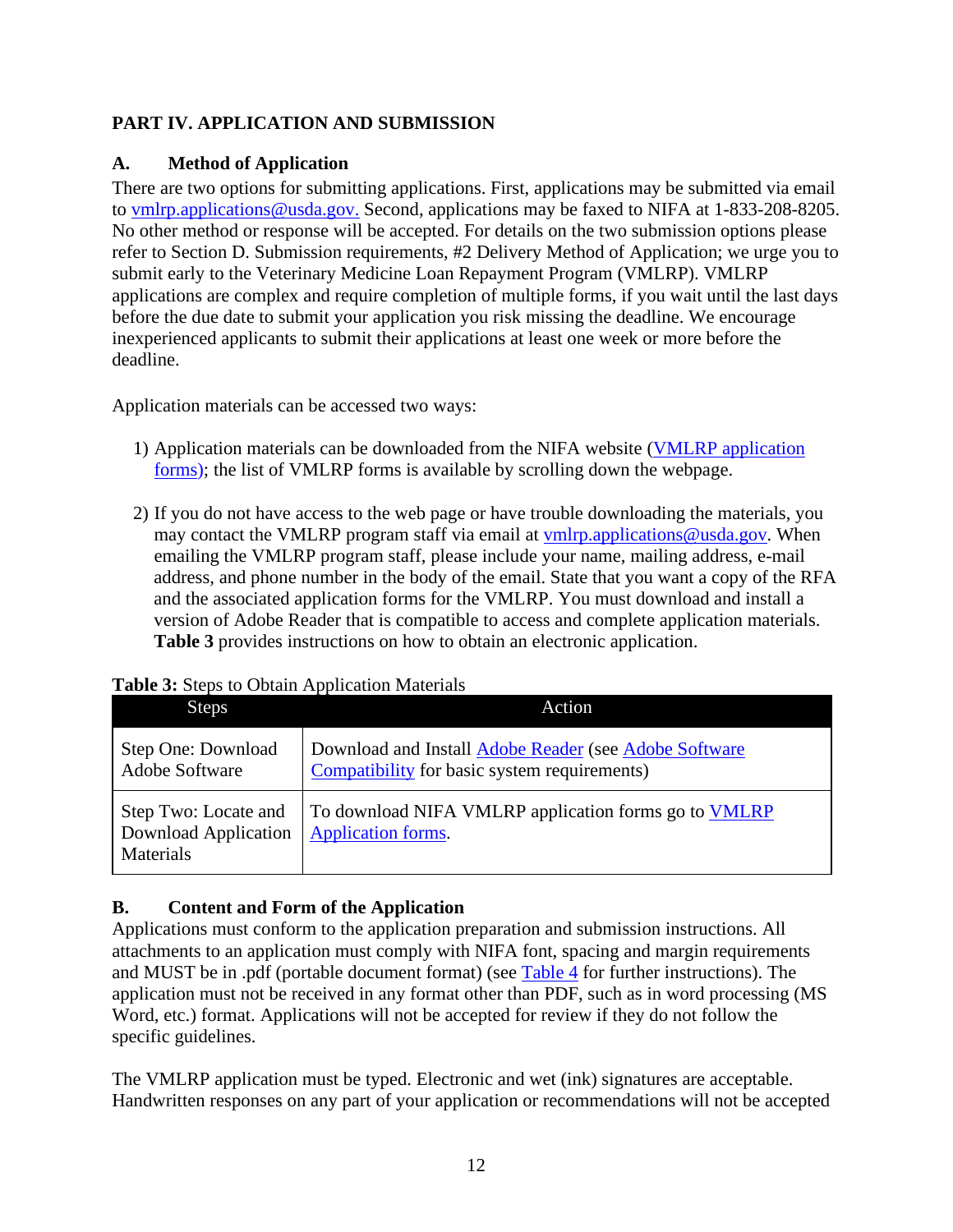and your application will not qualify for further consideration. Lastly, applications submitted by mail will not be accepted and your application will not qualify for further consideration.

Proper preparation of application materials will assist reviewers in evaluating the merits of each application in a systematic, consistent fashion. Financial documents should be unmarked in their original format and notes included in your financial documents will not be reviewed. Identified below are the elements of a new application followed by the elements of a renewal application.

The [VMLRP Application Guide](https://www.nifa.usda.gov/vmlrp-application-guide) is part of the corresponding application package for this RFA. The RFA overrides the VMLRP Application Guide if there is a discrepancy between the two documents. NIFA will accept subsequent submissions, that are identified as revisions, to an application until the application deadline. The final submission prior to an application deadline will be the submitted application for review. However, applicants that do not meet the application requirements, to include partial applications, risk being excluded from NIFA's review. Table 4 outlines other VMLRP instructions for applicants.

| Instruction                                                                                                                                                                                                                                               | References                                                           |
|-----------------------------------------------------------------------------------------------------------------------------------------------------------------------------------------------------------------------------------------------------------|----------------------------------------------------------------------|
| Review Eligibility of Veterinary Services Shortage<br>Nomination Form from the State Animal Health Official<br>(SAHO) and Select the Shortage Area to apply to.                                                                                           | <b>VMLRP Veterinary Services</b><br><b>Shortage Situations Map</b>   |
| Attachments must be in a portable document format<br>(PDF) format.                                                                                                                                                                                        | <b>Creating PDFs with Adobe Guide</b>                                |
| Attachments must be merged into two separate PDF<br>documents. Instructions are indicated below on which<br>forms must be combined for the two PDF documents.<br>Applications will be rejected if the application materials<br>do not follow this format. | <b>Merging PDFs with Adobe Guide</b>                                 |
| Attachments must be an electronic copy of the PDF.                                                                                                                                                                                                        | <b>Print PDF to Electronic Copy with</b><br><b>Adobe Guide</b>       |
| Reduce the file size of the application before submission.                                                                                                                                                                                                | <b>Optimizing PDF to Reduce File</b><br><b>Size with Adobe Guide</b> |
| Sign the PDF documents.                                                                                                                                                                                                                                   | <b>Sign PDFs with Adobe Guide</b>                                    |
| Follow the submission instructions.                                                                                                                                                                                                                       | N/A                                                                  |
| Conduct an administrative review of the application<br>before submission. Check for completion using the<br>application checklist, missing information, grammatical<br>or spelling errors.                                                                | N/A                                                                  |
| Contact the <b>VMLRP</b> program staff for technical support,<br>and keep a record of the correspondence.                                                                                                                                                 | N/A                                                                  |

#### <span id="page-12-1"></span><span id="page-12-0"></span>**Table 4:** VMLRP Application Instructions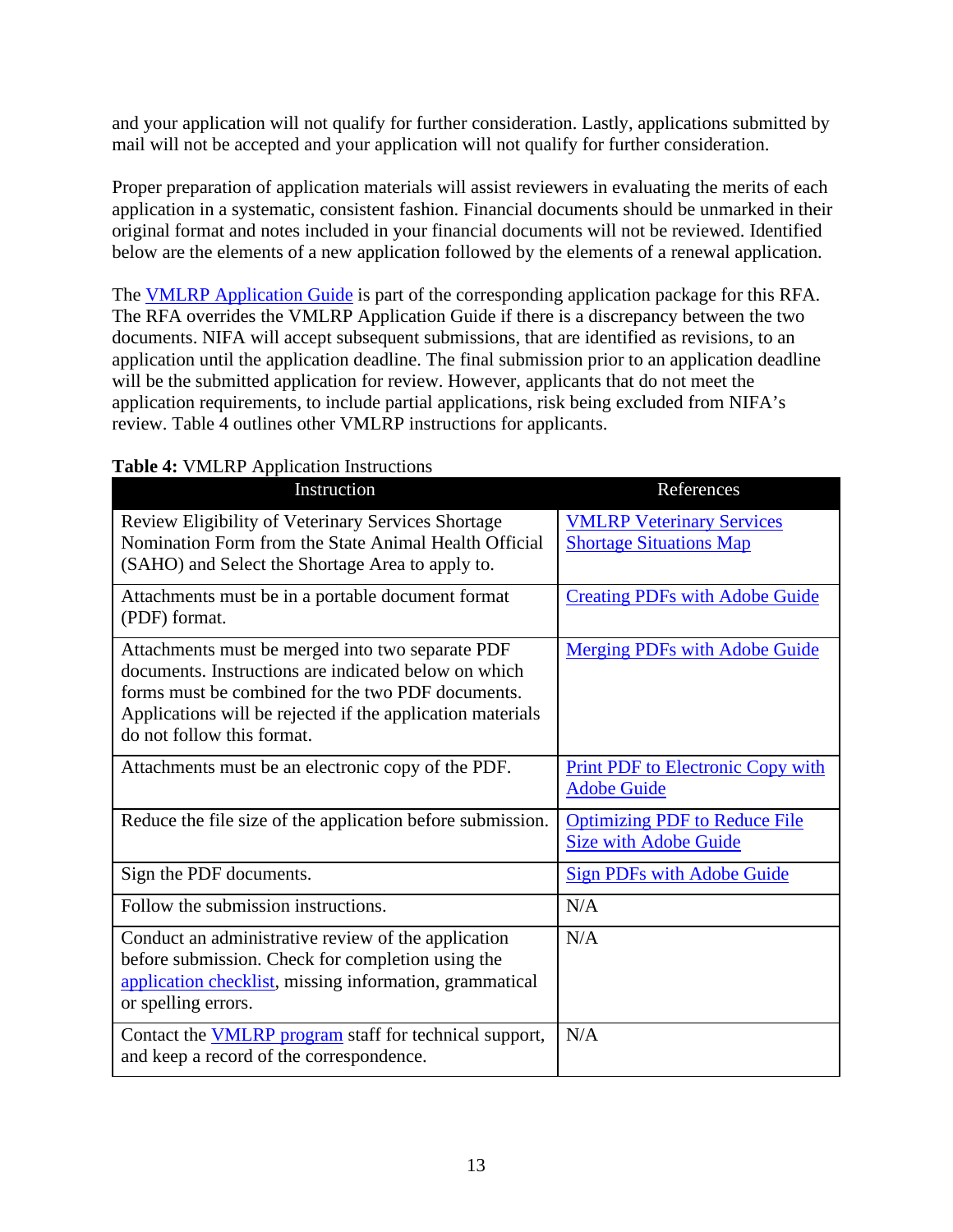| Contact the <b>VMLRP</b> program staff if applicant does not | $\mathsf{I} \mathsf{N} \mathsf{A}$ |
|--------------------------------------------------------------|------------------------------------|
| receive correspondence from NIFA regarding an                |                                    |
| application being received within 15 days of submission.     |                                    |

*New Applications –* New applications must contain the following elements. The application must be assembled in the following order into one email containing two PDF documents as follows:

Program Document:

- 1. (NIFA-01-10) Application Information Form
	- a. Resumé
	- b. Unofficial Transcript(s)
- 2. (NIFA-02-10) Personal Statement
	- a. Types I & II must include a map of the selected shortage situation area
- 3. (NIFA-03-10) List of Recommenders
- 4. (NIFA-08-10) Three Recommendation Forms (if submitted as part of application)

Loan Document:

- 1. (NIFA-04-10) Loan Information Form
	- a. Additionally, you must provide:
		- i. Master Promissory note(s)/Consolidated Promissory Note/Disclosure Statement for each lending institution
		- ii. Account Statement for each lending institution
		- iii. A Student Aid Loan Summary and Student Aid Individual Loan Detail Report from [Federal Student Aid](https://studentaid.gov/) (FSA) website.
- 2. (NIFA-06-10) Certifications for Application
- 3. (NIFA-07-10) Intent of Employment

*Renewal Applications –* Renewal applications must contain the following elements. It must be assembled in the following order into one email containing two PDF documents as followed:

Program Document:

- 1. (NIFA-01-10) Application Information Form
	- a. Resumé
	- b. Unofficial transcript $(s)$
- 2. (NIFA-02-10) Personal Statement
	- a. Types I & II must include a map of the selected shortage situation area
- 3. (NIFA-03-10) List of Recommenders
- 4. (NIFA-08-10) Three Recommendation Forms (if submitted as part of application)

Loan Document:

- 1. (NIFA-04-10) Loan Information Form (Optional, See [Part IV, B, 22](#page-16-0) for further information)
- 2. Additionally, you must provide:
	- a. Updated Account Statement
- 3. (NIFA-06-10) Certifications for Application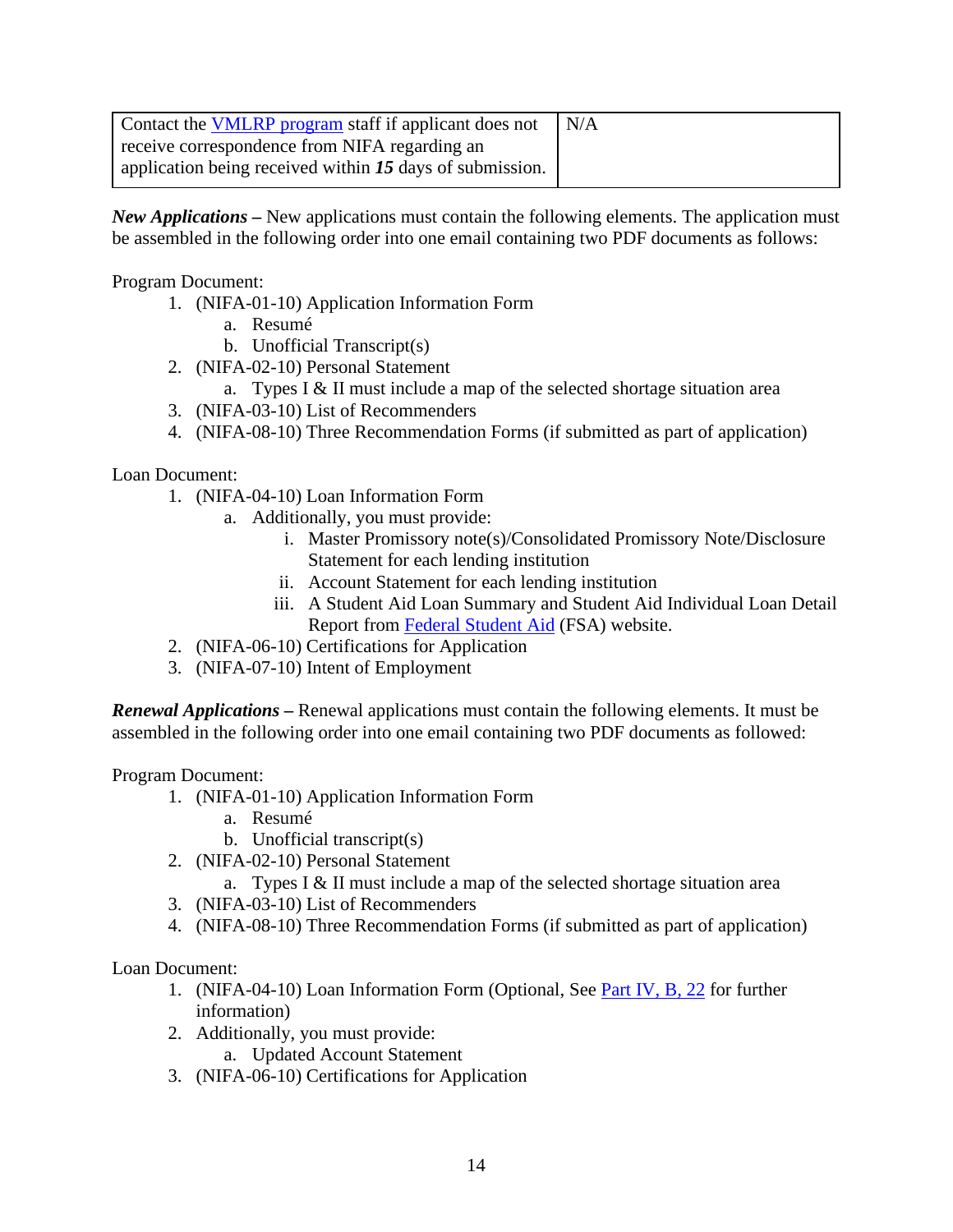4. (NIFA-07-10) Intent of Employment (Optional, See [Part IV, B, 25](#page-18-0) for further information)

Content and form of the application guidelines must be followed. An application that does not meet the guidelines indicated will be disqualified without review. Except for recommendations and transcripts, multiple submissions with separate attachments will not be considered without prior arrangements. For questions regarding the submission of applications, please email: [vmlrp.applications@usda.gov.](mailto:vmlrp.applications@usda.gov)

Contained within the "Applicants" section of the VMLRP web site is an [Application Checklist](https://www.nifa.usda.gov/resource/vmlrp-application-checklist) and a [VMLRP Application Guide](https://nifa.usda.gov/vmlrp-application-guide) to assist in preparing and submitting a new or renewal application to the VMLRP. General instructions of the forms that must be included in the application are provided below.

#### **General Instructions for Application Forms**

1. [Veterinary Services Shortage Situations Map](https://www.nifa.usda.gov/vmlrp-map?state=All&field_status_value=All&field_vsgp_status_value=All&fy%5Bvalue%5D%5Byear%5D=2020&=Apply)

The map of designated Veterinarian Shortage Situations contains all shortage situation designations for a given fiscal year (FY) application cycle. The location of service, species to be served for Types I or II, discipline designations for Type III, and activities that are to be served are identified on this shortage situation designation. VMLRP applicants will use this information to select shortage situations they are willing and qualified to fill, and to guide the preparation of their applications. NIFA will use this information to assess contractual compliance of awardees. Therefore, it is important for the applicant to read carefully the requirements stated on the shortage situation form.

All states shaded in blue have at least one designated shortage area. Shortage situations appear in the table below the map. Additional details for a shortage situation can be found by clicking on the PDF or the ID code of the area of interest. Previous years' designations can be found by selecting the year of interest in the fiscal year filter (data is not currently available for all program years). Please note that using the Microsoft Edge browser is not supported and may not allow you to view PDFs in full.

2. [Applicant Information Form \(NIFA-01-10\)](https://www.nifa.usda.gov/resource/vmlrp-applicant-information-form-nifa-01-10)

*Applicants may only apply to fill one of the designated shortage situations for each RFA period (one in either FY 2021 or FY 2022)*. Applicants must indicate the shortage situation they propose to fill by entering the five-digit Shortage Identification Code in Section 1 of this form. To determine the designated veterinary shortage situations which are open for application and the applicable five-digit Shortage Identification Code, go to the [VMLRP Veterinary Services Shortage](https://www.nifa.usda.gov/vmlrp-map?state=All&field_status_value=All&field_vsgp_status_value=All&fy%5Bvalue%5D%5Byear%5D=2020&=Apply)  [Situations map](https://www.nifa.usda.gov/vmlrp-map?state=All&field_status_value=All&field_vsgp_status_value=All&fy%5Bvalue%5D%5Byear%5D=2020&=Apply) and, in the middle of the page under the dropdown menu for "FY" select the applicable FY 2021 or FY 2022. Shortages for FY 2021 will be posted at, or prior to, the release of this RFA in February 2021. Shortages for FY 2022 will be posted at, or prior to, February 2022.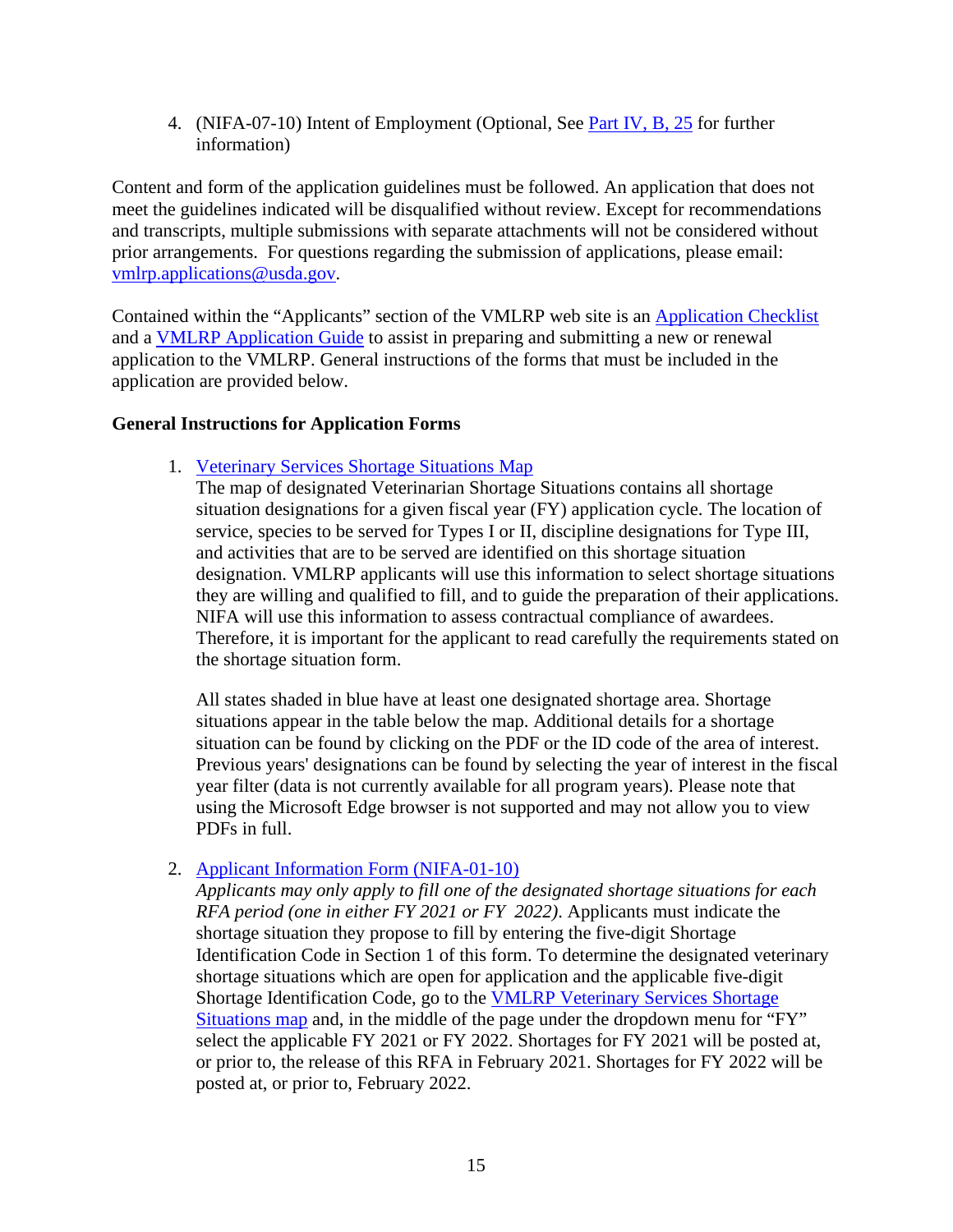If your Veterinary License and/or USDA APHIS Accreditation have not been posted or received, mark "Pending" onto the license information on page 4. If awarded, you will be required to demonstrate proof of licensing prior to the contract start date on January 1.

A renewal applicant should enter the five-digit Shortage Identification Code of the shortage situation they are currently serving through a VMLRP award. If a renewal applicant is uncertain as to the correct five-digit Shortage Identification Code, the applicant should contact the VMLRP program staff to obtain this information via email at [vmlrp.applications@usda.gov.](mailto:vmlrp.applications@usda.gov)

#### 3. [Resumé](https://www.nifa.usda.gov/resource/vmlrp-applicant-information-form-nifa-01-10)

This document should describe in summary the applicant's education, work history, credentials, trainings/seminars, certifications, and other accomplishments and skills. The information provided should demonstrate the applicant's abilities to serve in the designated shortage area. The body of the resumé is limited to two pages. An additional page (optional) may be included to list publications, patents, etc.

Renewal applicants must provide an updated resumé to add any academic degrees, work experience, professional awards and honors, or other special achievements that took place since their last VMLRP application.

DO NOT include demographic information, financial information, or a Social Security Number.

#### 4. [Unofficial Transcript\(s\)](https://www.nifa.usda.gov/resource/vmlrp-applicant-information-form-nifa-01-10)

Unofficial transcript(s) from the applicant's professional veterinary degree program are required. If the applicant attended more than one school during their DVM studies, unofficial transcripts from all schools must be provided. If your degree has not posted to your transcripts prior to the application deadline, provide an unofficial transcript to date. If you are selected for a VMLRP award, you will be required to provide official transcripts from all schools attended during your DVM studies in order to receive the official award package.

Renewal applicants must submit unofficial transcript(s), including coursework taken since the original VMLRP award. If you are selected for a renewal VMLRP award, you must provide official transcripts if you have taken new coursework since the original award in order to receive the official award package.

#### 5. [Personal Statement \(NIFA-02-10\)](https://www.nifa.usda.gov/resource/vmlrp-personal-statement-nifa-02-10)

New and renewal applicants are required to create a document with their personal statement that must conform to the following guidelines: Page size must be letter (i.e., 8.5 inches  $\times$  11 inches); have one-inch margins, have 12-point font; and be double spaced. Use an easily readable font (e.g., Geneva, Helvetica, or Times New Roman). Double check the personal statement for grammar and spelling errors. This document must not exceed five double-spaced, typed pages. Include your name, the date, and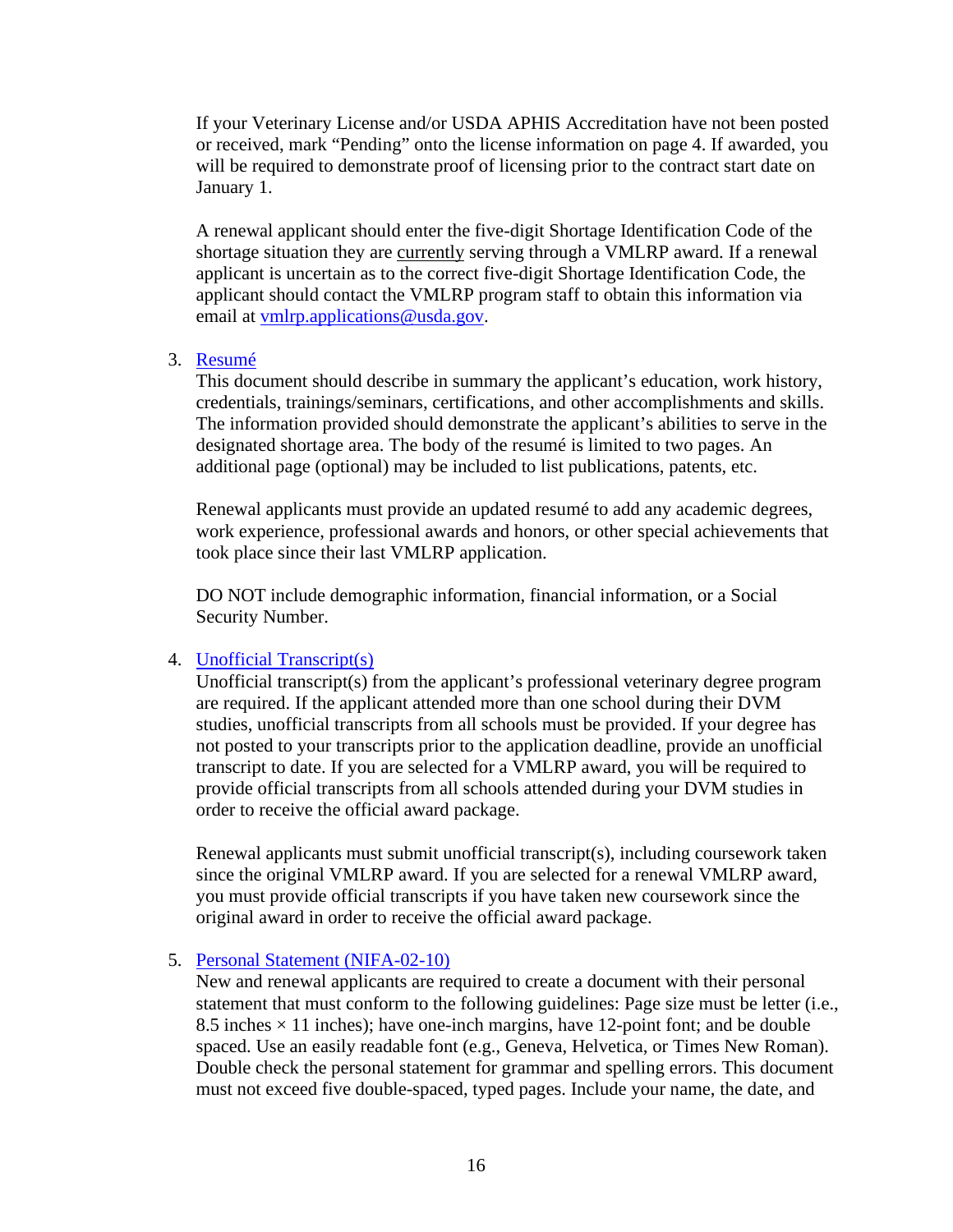the page number in the header on each page. This limit has been established to ensure fair and equitable competition.

The personal statement must include a description of existing ties to the community or a plan to become involved in the community; a description of the applicant's shortterm and long-term career objectives in veterinary medicine; a plan to achieve these objectives, relevant knowledge, skills, abilities and experience and how the VMLRP funding will directly support these objectives; and practice plans and logistics to address the specific shortage situation to which the applicant is applying.

In addition to the above, renewal applicants must include how the applicant is effectively addressing the specific shortage situation and an explanation of the applicant's ability to continue mitigating this shortage situation with long-term objectives.

DO NOT include your demographic information, financial information, or a Social Security Number in the personal statement.

- a. Shortage Situation Map for Types I & II
	- i. Additionally, for those applying to a Type I or Type II shortage situation, a map (limited to 1 page) must be provided to identify the location of the proposed shortage situation in relation to the location of the veterinary practice from which the applicant will be working. For mobile practices, identify beginning and end locations for a typical workday. Any spatial features may be added to the map (e.g., circles, arrows, or points) to highlight these areas. Any spatial features added to the map is the only portion of the application that may be handwritten. Please make sure the map is clear and legible to read.

#### 6. [List of Recommenders \(NIFA-03-10\)](https://www.nifa.usda.gov/resource/vmlrp-list-recommenders-nifa-03-10)

The List of Recommenders form identifies three individuals who will support your capability to fulfill the program obligations. You must include the name, email address, and phone number of each individual. VMLRP does not have requirements for who a recommender may be; it is the applicant's decision to choose who they think will be the best recommenders for their application. We do encourage applicants to choose their recommenders based on the case they made in their personal statement and represent their ability to serve the specific requirements that are listed in the shortage nomination form. The recommenders should be able to speak to your ability to serve that shortage area. We encourage applicants to reach out as early as possible to their recommenders, to ensure that recommendation letters get submitted by the deadline. Three separate recommendations are required for each application.

#### 7. [Loan Information Form \(NIFA-04-10\)](https://www.nifa.usda.gov/resource/vmlrp-loan-information-form-nifa-04-10)

<span id="page-16-0"></span>This form requests information on qualified loans you want considered for the VMLRP. Only outstanding educational loans from a legally enforceable institutional,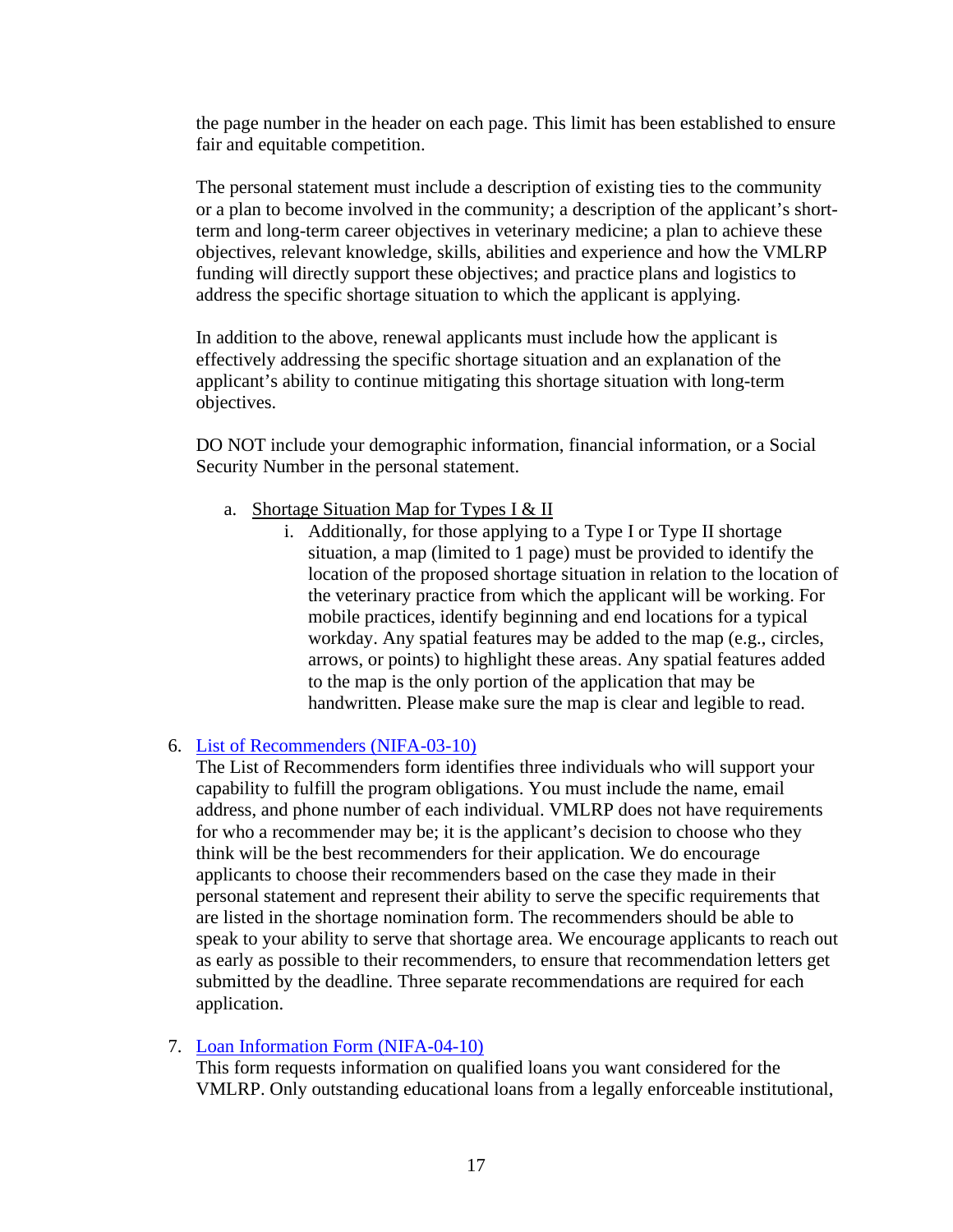State, or Government entity made for the purpose of meeting the costs of attending an accredited college or university of veterinary medicine will be considered. Applicants must complete sections one through three of the NIFA-04-10 form. DO NOT complete section four as part of the application. If an applicant is recommended for an award, NIFA will ask a representative at the applicable lending institution to complete section four.

A loan information form is to be completed for each loan servicer or provider. For example, there are 10 different loans from Nelnet. One NIFA-04-10 form is filled out with the estimated total loan amount, estimated payoff balance, initial date of first loan disbursement, date payoff is valid through, and average of the current interest rate of all the loan(s). An additional NIFA-04-10 form would be filled out if there was a different service provider, such as Great Lakes, etc.

Individuals who consolidated their veterinary school loans with other educational loans (e.g., undergraduate) will be allowed to apply for the VMLRP; however, only the eligible portion of the consolidation (veterinary school loans) of the consolidation will be repaid by the VMLRP. Furthermore, applicants with consolidated loans must provide a complete history of their student loans from the [Federal Student Aid](https://studentaid.gov/) website. Individuals who consolidated their DVM loans with non-educational loans or loans belonging to an individual other than the applicant, such as a spouse or child, are ineligible for VMLRP consideration. Please visit [VMLRP Loan Consolidation](https://www.nifa.usda.gov/vmlrp-loan-consolidation) webpage for more information.

In addition, for new applicants a promissory note, account statement, and student aid summary reports must be included with the NIFA-04-10 form.

For renewal applicants, a NIFA-04-10 form must be submitted if there is an alternative method of payment to a lending institution. If there are no changes in the method of payment from the previous VMLRP contract, then NIFA-04-10 is not required. An updated account statement must be provided with all renewal applications.

- a. Promissory Note/Disclosure Statement/Disbursement Report
	- i. The promissory note must include the name of the borrower, loan type (Stafford, Perkins, etc.), date of note, original loan amount, signature and date. Please do not include the terms and conditions of the promissory note. It can take several weeks to obtain a promissory note from your lender, so you are strongly urged to contact your lender as soon as possible. If you are unable to obtain the promissory note by the application deadline, please contact the VMLRP office via email at [vmlrp.applications@usda.gov.](mailto:vmlrp.applications@usda.gov)
- b. Account Statement
	- i. All applicants must submit an account statement that is dated within 90 days of the application deadline. A statement printed from the lender's website will be accepted. This document typically provides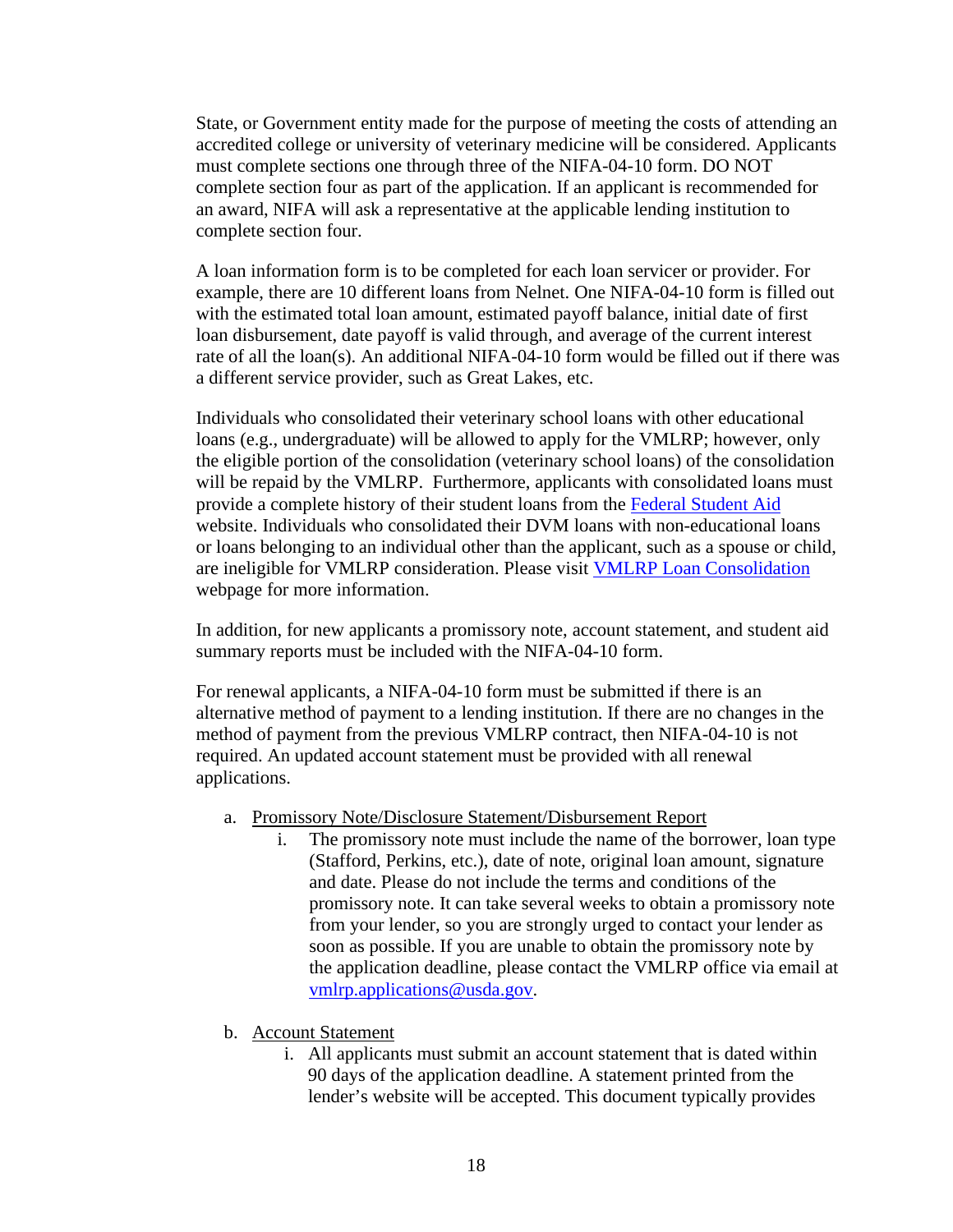the current loan balance, interest rate, and other information, including the account number and payment address.

- c. Student Aid Loan Summary and Student Aid Loan Detail Report
	- i. A Student Aid Loan Summary (loan breakdown) is a printout that shows a list of all educational loans that have been disbursed or paid off.
	- ii. A Student Aid Loan Detail Summary is a printout of each individual educational loan within the Student Aid Loan Summary. The Student Aid Loan Detail Summary must include the loan type, amount disbursed, and the date of the loan disbursed. This information is retrieved from the [Federal Student Aid](https://studentaid.gov/) website.

#### 8. [VMLRP Contract \(NIFA-05-10\)](https://www.nifa.usda.gov/resource/vmlrp-contract-nifa-05-10-sample)

DO NOT submit this form with your application. It is important for applicants to read the sample contract thoroughly so that you fully understand the terms and conditions that are required in the VMLRP. If you are selected for an award, you will receive an official copy of the contract to sign and return.

The VMLRP Contract is a legal agreement that binds the selected applicant and the Secretary of USDA and/or NIFA Director to the terms and conditions for participation in the VMLRP, including obligations of both parties. The contract must be signed by the applicant and the Secretary before the agreement can become effective and is fully executed.

#### 9. [Certifications for Application \(NIFA-06-10\)](https://www.nifa.usda.gov/resource/vmlrp-certifications-application-nifa-06-10)

Your signature on the Certifications for Application form validates the accuracy of information you provided in the application, and request for confidential recommendations. This form is required for both new and renewal applications.

#### 10. [Intent of Employment \(NIFA-07-10\)](https://www.nifa.usda.gov/resource/vmlrp-intent-employment-nifa-07-10)

<span id="page-18-0"></span>This form designates where you intend to work upon receipt of a VMLRP award in order to fill the designated shortage situation. You may apply for only one shortage situation. If you are unable to secure employment by the application deadline, check the box indicating "I work or intend to work in a public position, or a private practice owned by someone else." Then in the contact information of the prospective employer indicate "Pending". Successful applicants will be given until January  $1<sup>st</sup>$  of the year their contract starts to secure employment or establish a practice in the designated veterinary shortage situation. Failure to secure employment or establish a practice of veterinary medicine in accordance with the award offer may result in the offer being null and void.

Renewal applicants, if the employer/hiring official changes at the start of the new VMLRP contract, then a new Intent of Employment form must be submitted. If the employer/hiring official does not change from the previous VMLRP contract, then do not submit an Intent of Employment form.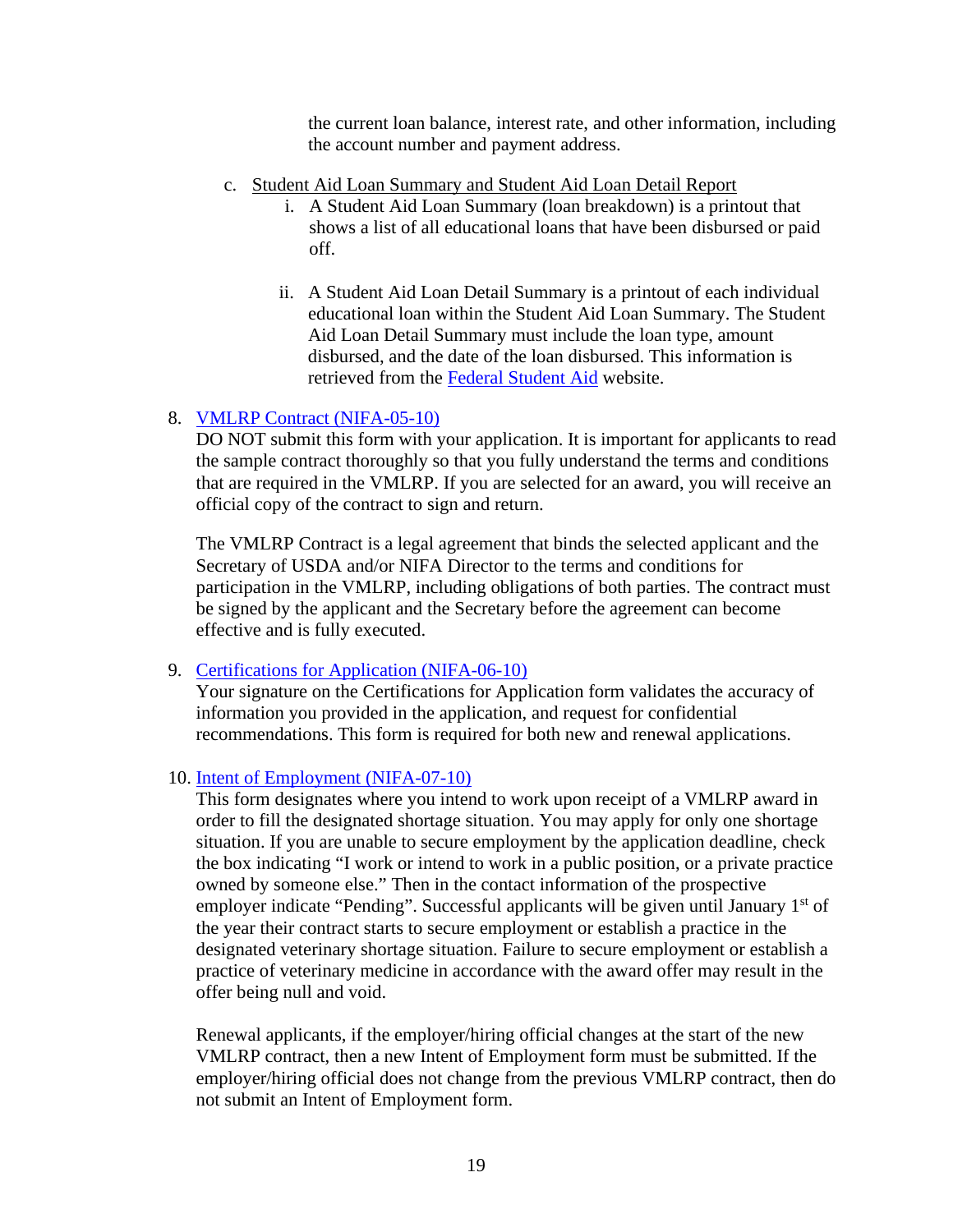#### 11. [Recommendation Form \(NIFA-08-10\)](https://www.nifa.usda.gov/resource/vmlrp-recommendation-form-nifa-08-10)

Each individual identified on the Recommenders List Form (NIFA-03-10) must complete a Recommendation Form (NIFA-08-10). The form includes ratings and short answers designed to allow reviewers to assess your capabilities to provide veterinary services in the specific shortage situation. Recommenders are encouraged to review and consider the information describing the relevant shortage situation on the [VMLRP Service Shortage Situations](https://www.nifa.usda.gov/vmlrp-map?state=All&field_status_value=All&field_vsgp_status_value=All&fy%5Bvalue%5D%5Byear%5D=2019&=Apply) map located on the website.

Three separate individual recommendations are required. If fewer than three recommendations are received by the application deadline, your application will not be accepted and will not be considered for further consideration.

The short answers should be prepared on only one side of a standard size  $(8\frac{1}{2}$ " x 11") white paper with one-inch margins, typed or word-processed using type no smaller than 12-point font, and double spaced. Use an easily readable font face (e.g., Geneva, Helvetica, or Times New Roman). All sections of this form must be typed. Handwritten responses on any part of this form will not be accepted and your application will not be considered for further consideration.

It is always the applicant's responsibility to contact and follow up with recommenders to ensure all required recommendations are completed and submitted in accordance with the applicable instructions. Recommenders will be receiving an email verification of receipt of the recommendation from NIFA.

#### <span id="page-19-0"></span>**C. Funding Restrictions**

VMLRP loan repayment awards are capped at \$25,000 for each year of service rendered (tax payments are additional). Loan repayments will be made directly to the participant's lending institution on behalf of the participating individual. Lending institutions must be capable of accepting incoming Automated Clearing House (ACH) payments. If you are unable to verify this with your lender, please contact **ymlrp@usda.gov** (Subject: lender payment acceptance question) for assistance.

The repayments will be applied to the principal, interest, and related expenses on government and commercial educational loans received by the participating individual for attendance at an American Veterinary Medical Association Council on Education accredited college of veterinary medicine resulting in a degree of Doctor of Veterinary Medicine or the equivalent. If an institution received full accreditation status during the participating individual's attendance, only the portion of veterinary school loans disbursed subsequent to the accreditation are eligible for repayment under the VMLRP. This includes any scenario involving an individual transferring from a non-accredited institution to an accredited institution. Applicants with a degree from an institution that was not accredited at the time the degree was earned are ineligible for an award.

NIFA will allow individuals who consolidated their eligible veterinary school debt with other educational loans (e.g., undergraduate) to apply for the VMLRP; however, only the eligible portion of the consolidation will be repaid by the VMLRP. Furthermore, applicants with consolidated loans must provide a complete history of their student loans from the Federal Student Aid (FSA) which is a central database for student aid operated by the U.S. Department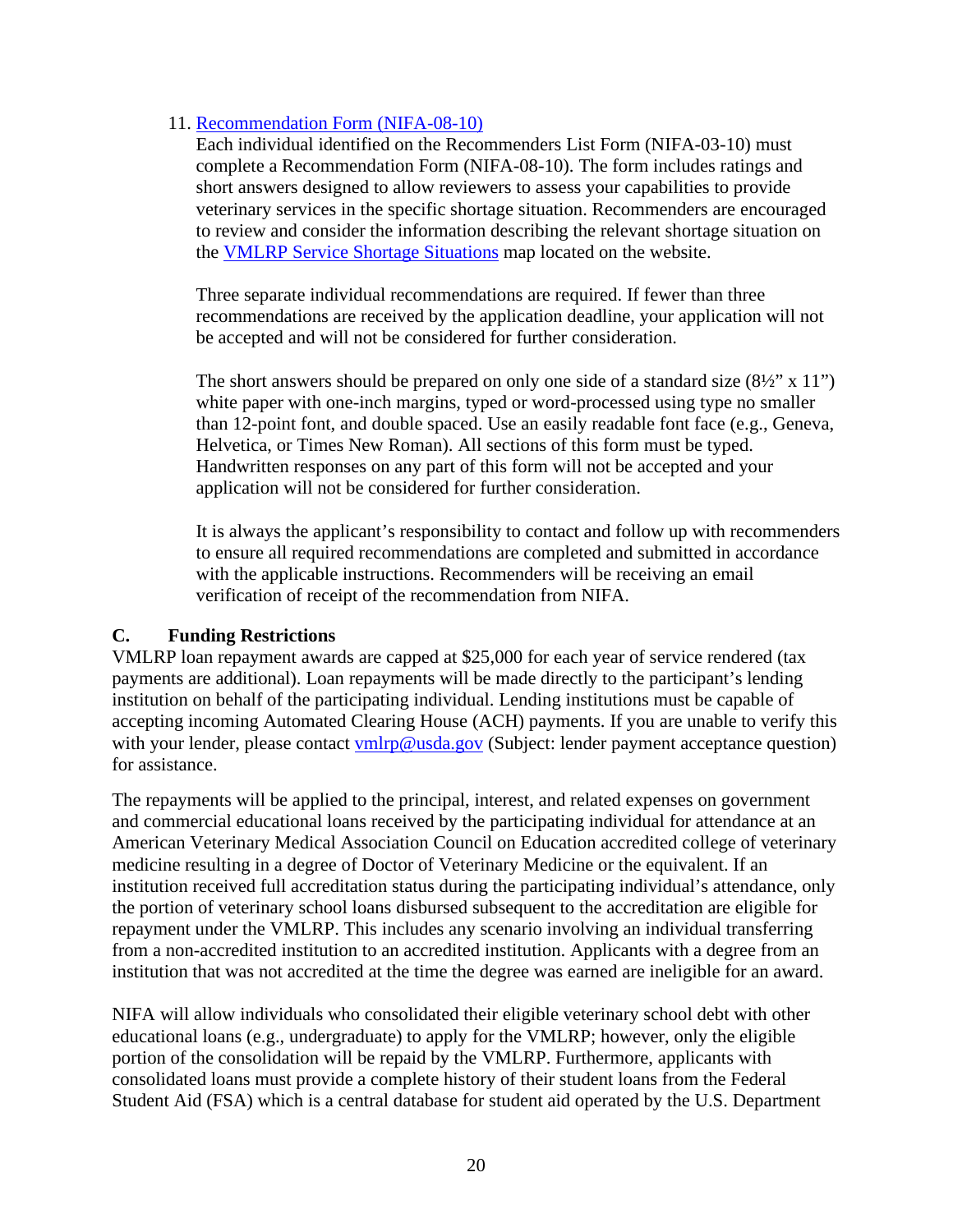of Education. The FSA website can be found at <https://studentaid.gov/> to download your Student Aid Summary. Individuals who consolidated their DVM loans with non-educational loans or loans belonging to an individual other than the applicant, such as a spouse or child, are ineligible for participation in the VMLRP.

Tax payments equal to 39 percent of the loan repayment amount will be paid directly to the participant. The participant is required to pay this amount to the Internal Revenue Service (IRS). These tax payments are not tax-exempt and will be reported to the IRS along with loan payments. The participant will receive a Form 1099-G (Certain Government Payments) no later than January 31 of each calendar year.

In accordance with 31 CFR part 208, all federal payments are required to be made through electronic funds transfers (EFTs). Each award recipient will be provided guidance regarding the appropriate form(s) which must be submitted in order to process the EFT payment(s). Please visit the [VMLRP Taxes and 1099G documents](https://www.nifa.usda.gov/resource/vmlrp-taxes-1099g) webpage for further information.

#### <span id="page-20-0"></span>**D. Submission Requirements**

#### **1. Application Submission Dates and Times**

For the FY 2021 RFA, applications and recommendations must be received by 5:00 p.m. Eastern Time on Friday, April 16, 2021. Applications received after this deadline will not be considered for funding.

For the FY 2022 RFA, applications and recommendations must be received by 5:00 p.m. Eastern Time on Friday, April 15, 2022. Applications received after this deadline will not be considered for funding.

#### **2. Delivery Method of Application Materials**

See below for specific instructions for each delivery method. Applications received by mail will not be accepted and your application will not qualify for further consideration. Do not submit an additional copy of the VMLRP application by mail. Regular mail may only be used for official transcript(s). For questions regarding the submission of applications, please email: [vmlrp.applications@usda.gov.](mailto:vmlrp.applications@usda.gov)

- a. Application Materials (see **Section B. Content and Form of Application** for form requirements of submission)
	- i. Email submission of application materials: Applications must be emailed, as two single PDF documents, with the forms in the order listed in Part IV (Application and Submission), Section B (Content and Form of the Application) of this RFA to: [vmlrp.applications@usda.gov.](mailto:vmlrp.applications@usda.gov) Subject of the email should read "VMLRP Application, Last Name, First Name-Shortage Identification Code". Except for the recommendations, multiple emails with separate attachments will not be considered without prior arrangements.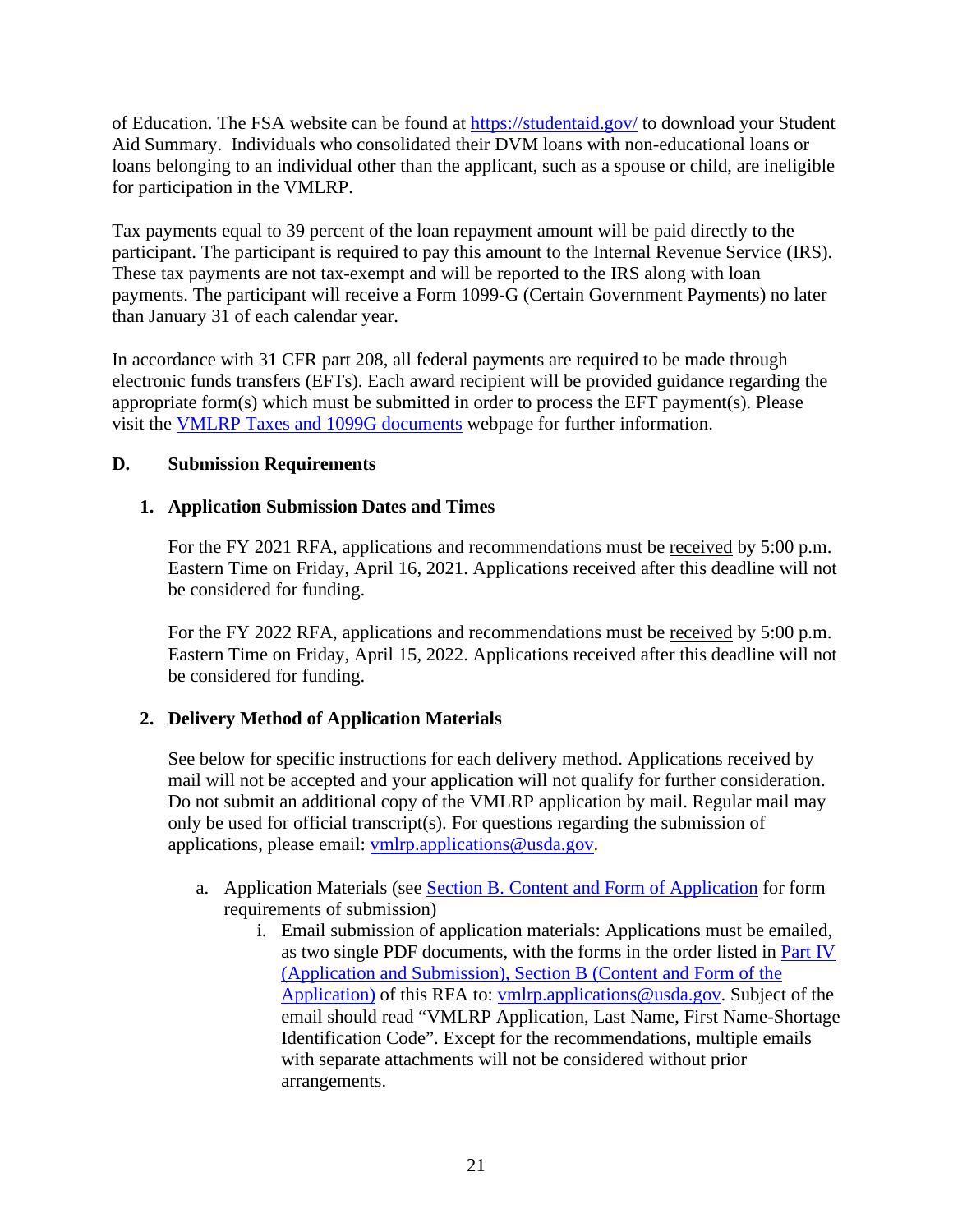- ii. Fax submission of application materials: Application materials may be faxed as two separate fax submissions, one with Program forms and one with Loan forms submitted in the order listed in Part IV (Application and Submission), Section B (Content and Form of the Application) under New Application or Renewal Application of this RFA to: 1-833-208-8205. Subject of the fax should read "VMLRP Application, Last Name, First Name-Shortage Identification Code".
- iii. Correspondence of Receipt of Application Materials
	- 1. If the applicant has not received correspondence from NIFA regarding receipt of a submitted application within 15 days of submission, the applicant must contact the VMLRP program staff by email at [vmlrp.applications@usda.gov](mailto:vmlrp.applications@usda.gov) to request confirmation of receipt of their application. Failure to alert NIFA that confirmation of receipt has not been received could result in the application not being reviewed by the peer review panel.
- b. Official Transcript(s)
	- i. Email submission of official transcript(s): Official transcripts will be accepted electronically separate from the application materials. Electronic copies are encouraged for tracking purposes to [vmlrp.applications@usda.gov.](mailto:vmlrp.applications@usda.gov) Official electronic transcript(s) must be received directly from the school. Official electronic transcript(s) cannot be received directly from the applicant.
	- ii. Mail submission of official transcript(s): Official transcripts will be accepted by mail separate from the application materials, or by U.S. mail directly from the school, as there are several schools that do not send official electronic transcripts. Official transcript(s) must be received directly from the school or from the applicant in an original unopened envelope. Official transcript(s) that are mailed must be received by the published deadline. Official transcript(s) that are mailed that are received after the published deadline will not be considered, even if the postmark is prior to the deadline.

Please use the following mailing address for official transcript(s) ONLY:

VMLRP Applications Division of Animal Systems (Attn: Marline Azevedo) National Institute of Food and Agriculture U.S. Department of Agriculture 2312 East Bannister Road Mail Stop 10,000 (ten thousand) Kansas City, MO 64131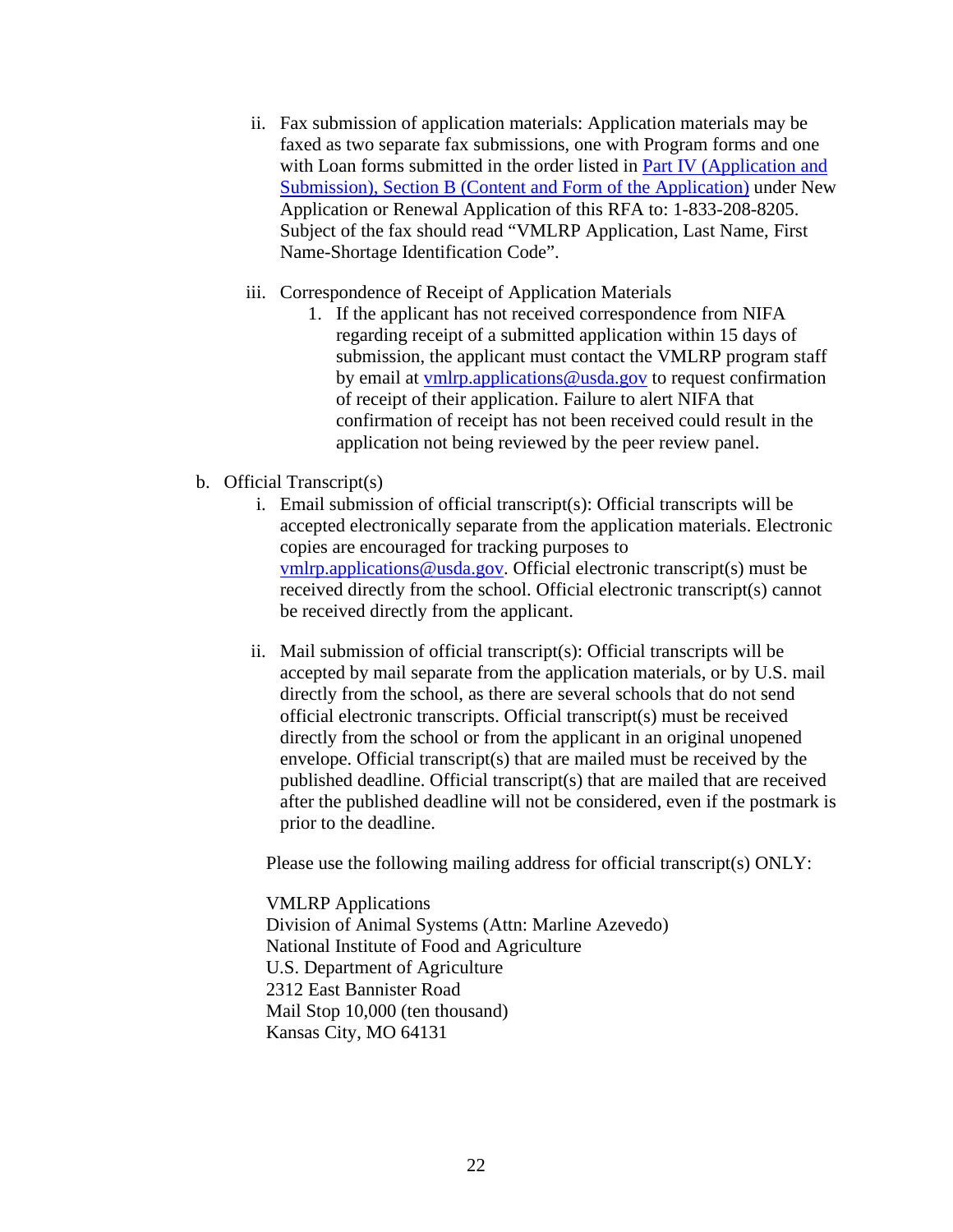- c. Recommendations
	- i. Email or Fax submission of Recommendation Letters: Recommendations must be emailed (preferred) to [vmlrp.applications@usda.gov](mailto:vmlrp.applications@usda.gov) or faxed to 1-833-208-8205. Subject of the email should read "VMLRP Recommendation, Applicant Last Name, First Name". Do not submit recommendations by mail. Recommendations received by mail will not be accepted and your application will not qualify for further consideration.
	- ii. It is always the applicant's responsibility to contact and follow up with recommenders to ensure all required recommendations are completed and submitted in accordance with the applicable instructions. Recommenders will be receiving an email verification of receipt of the recommendation from NIFA.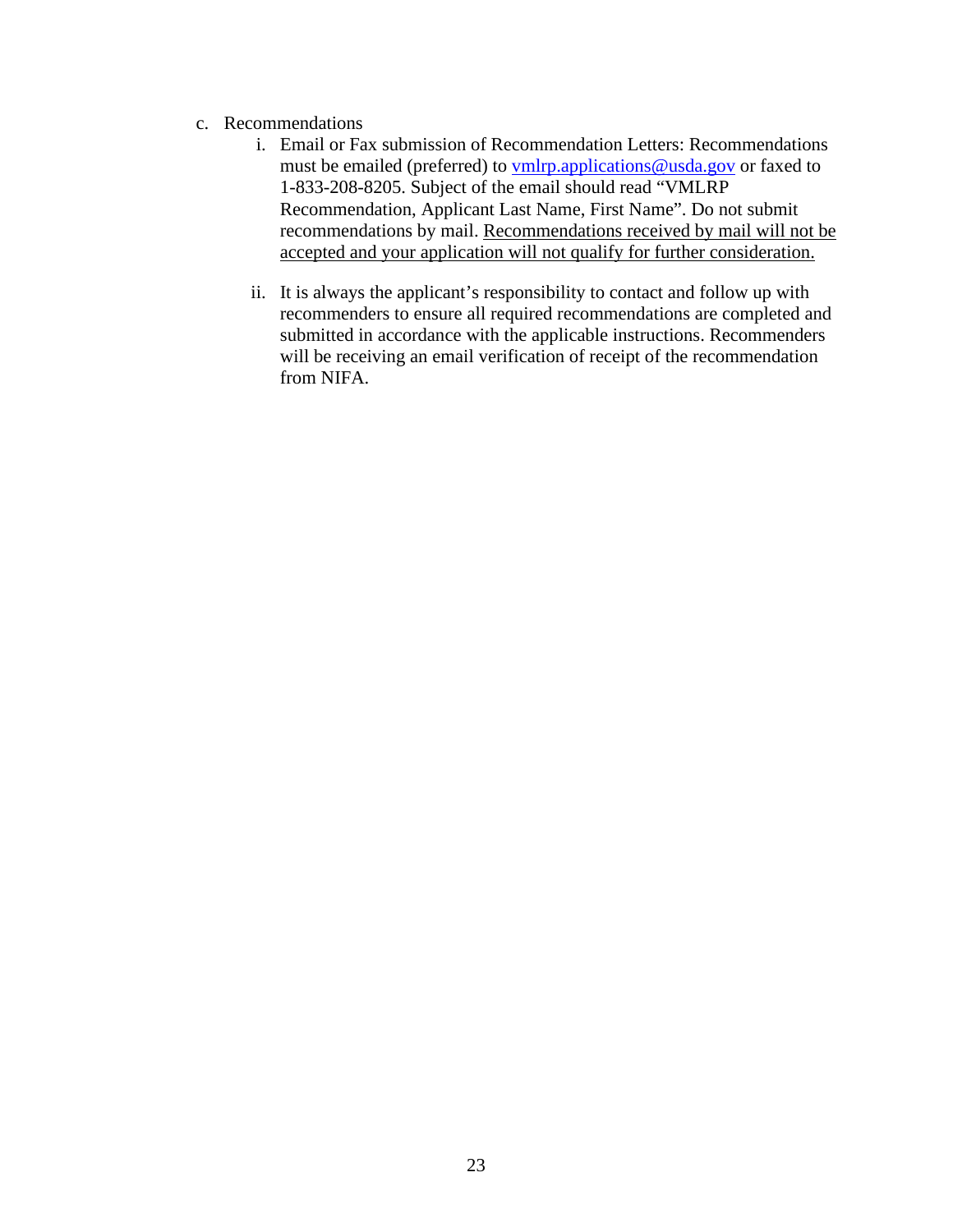# <span id="page-23-0"></span>**PART V. APPLICATION REVIEW REQUIREMENTS**

#### <span id="page-23-1"></span>**A. NIFA's Evaluation Process**

NIFA evaluates each application in a two-part process. First, NIFA screens each application to ensure that it meets the administrative requirements set forth in this RFA. **If applications do not meet the administrative requirements, they will not move forward to the second evaluation process.** Second, a technical peer-review process is used to evaluate each application that meets the administrative requirements using a review panel (see [VMLRP Application Review Process\)](https://www.nifa.usda.gov/vmlrp-application-review-process).

NIFA selects reviewers based upon their training and experience in relevant public and private veterinary practice-related fields, considering the following factors:

- 1. Level of relevant training and experience in public and private veterinary practice, as well as the extent to which an individual is engaged in relevant public and private veterinary practice-related activities;
- 2. Need to include experts from various areas of specialization within relevant public and private veterinary practice-related fields;
- 3. Need to include other experts (e.g., producers, grower managers/operators, and consumers) who can assess relevance of the applications to targeted audiences and program needs;
- 4. Need to include experts from a variety of geographic locations and organizational types (e.g., colleges, universities, industry, state and federal agencies, and private forprofit and non-profit organizations); and
- 5. Need to maintain a balanced panel composition with regard to gender, age, professional seniority, and minority representation.

After each peer review panel has completed its deliberations, VMLRP program staff will recommend approval of meritorious applications for support from available funds. Applications will be declined due to insufficient funds or unfavorable review.

*Conflicts of Interest and Confidentiality*. NIFA takes extreme care to prevent any actual or perceived conflicts of interest that may influence the review or evaluation of an application.

Names of submitting individuals, as well as application content and peer evaluations, are kept confidential except to those involved in the review process, to the extent permitted by law. In addition, the identities of peer reviewers will remain confidential throughout the entire review process, to the extent permitted by law. Therefore, the names of the reviewers will not be released to applicants.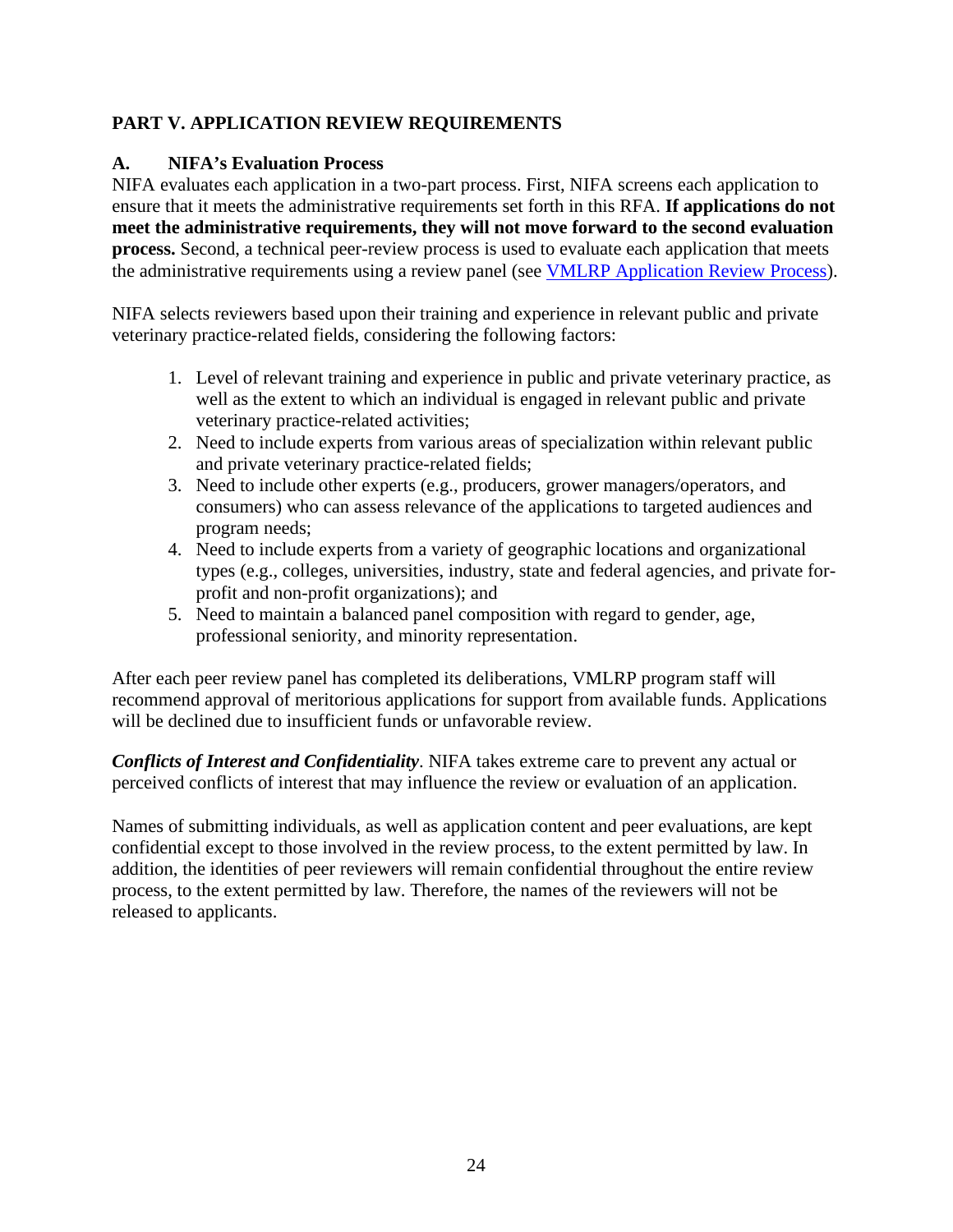#### <span id="page-24-0"></span>**B. Evaluation Criteria**

The primary evaluation criteria are listed below in ascending order of consideration. The evaluation criteria are used by the panel reviewers to evaluate each application submitted that passes the administrative review in response to this RFA. The panel reviewers use the following evaluation criteria for this RFA:

- 1. Expertise and Experience
	- a. This criterion relates to the demonstration of the applicant's knowledge, skills, abilities, and experience of the key elements as indicated within the shortage situation as it relates to the application by:
		- i. Formal pre-professional educational training (e.g., undergraduate or graduate degree programs and credentials);
		- ii. Formal training during pursuit of the DVM (or equivalent) degree (e.g., electives, curricular emphases);
		- iii. Formal, post-DVM (or equivalent) training and specialization (e.g., graduate degree programs, internships, residency programs, and board certifications);
		- iv. Professional employment experience in private or public veterinary practice, or other relevant work experiences before, during, or after earning the DVM (or equivalent) degree;
		- v. Specialty short-course certifications, accreditations or licensures (e.g., APHIS accreditation, agrosecurity training series, food animal production management courses, certified proficiency-training in foreign animal disease diagnostics);
		- vi. Awards, honors, or special achievements;
		- vii. Community Involvement Activities;
		- viii. Recommendations; and
		- ix. Clarity and quality of content in personal statement.
- 2. Achievability
	- a. This criterion relates to the sustainability of the success of the shortage situation to the quality of the match between the shortage situation with the applicant's professional training and experience as indicated through their application. The applicant must address the proposed shortage situation circumstances and needs by indicating the mitigation of the shortage situation, goals or business plans during period of VMLRP agreement, long-term range goals beyond the VMLRP agreement, and opportunities for establishing roots within the community. The application must indicate the most effective mitigation plan of the specific veterinary shortage situation for opportunities of success. The applicant must address how receiving the VMLRP award would provide professional success through the duration of the agreement.
- 3. Shortage Situation
	- a. This criterion relates to the prioritization of the overall priority severity of the shortage situation among the applications that is determined by the State Animal Health Official on the shortage nomination form. This criterion is used in the final selection process.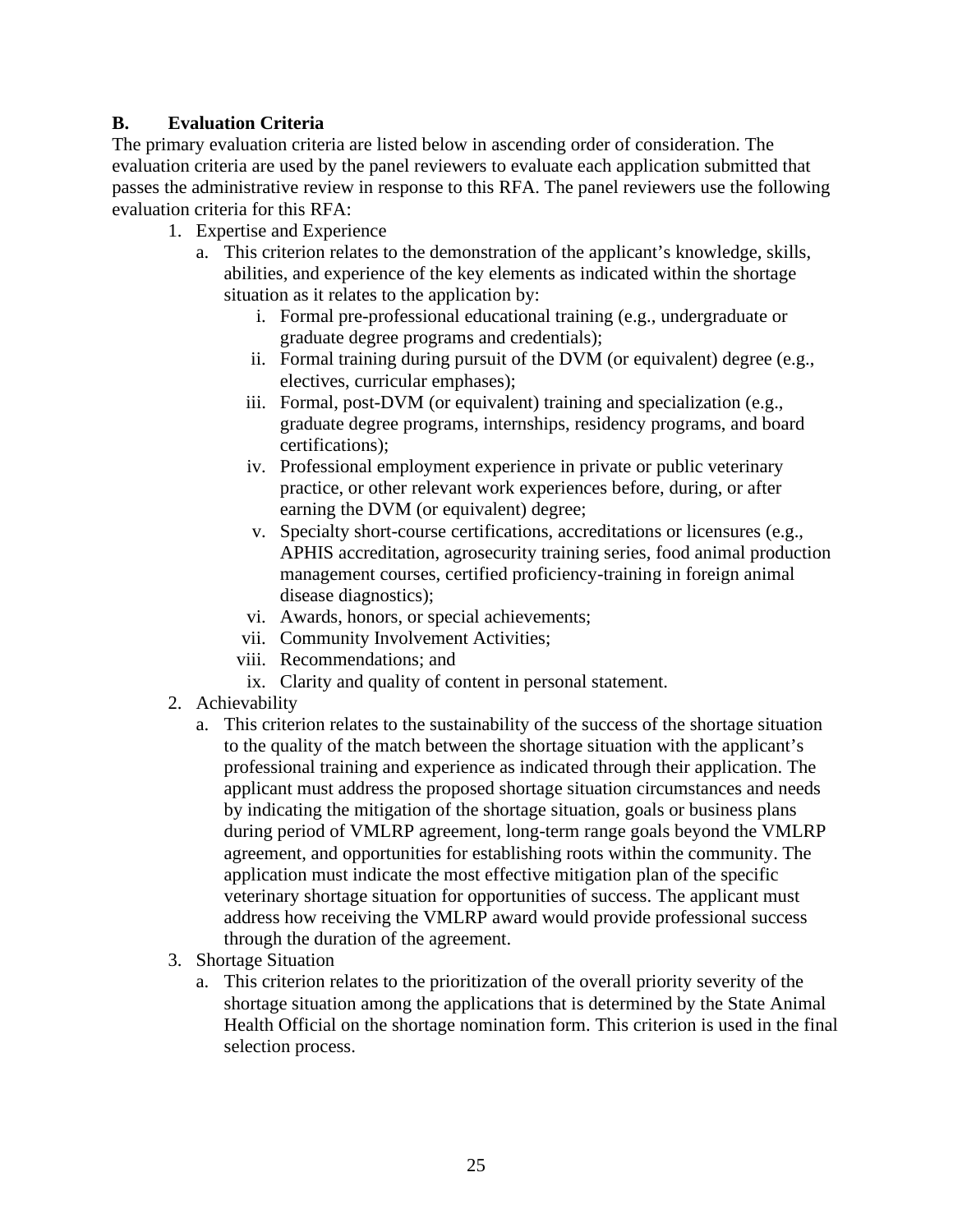The criteria listed above will help NIFA determine the likelihood that the applicant will meet the terms and conditions of the VMLRP agreement and continue to serve in a veterinary shortage situation, or pursue a career in some other facet of food supply veterinary medicine, agricultural animal health, or public health, in private or public veterinary sectors. Additionally, the criteria will help NIFA determine the relative severity of the veterinary shortage situation; and the practicality and logistical feasibility of applicant's plan to address the specific shortage(s).

## <span id="page-25-0"></span>**C. Organizational Management Information**

Applicants must submit specific management information relating to an applicant prior to an award and update the information as needed. Applicants may only have to update their information if they had previously provided the information under this or another NIFA program. NIFA provides the requisite forms during the pre-award process. Although an applicant may be eligible for award under this program, there are factors that may exclude an applicant from receiving federal financial and nonfinancial assistance and benefits under this program (e.g., debarment or suspension of an individual, or a determination that an applicant is not responsible). All submitted applications shall be reviewed to ensure administrative compliance and completeness prior to an evaluation by the VMLRP application review panel. A complete review of each applicant's loan documents by NIFA will also take place prior to the announcement of awards.

#### <span id="page-25-1"></span>**D. Application Disposition**

Applicants may withdraw at any time before NIFA makes a final funding decision. NIFA will retain all applications, including withdrawn applications and unfunded applications. An electronic copy of each application not selected for funding, including those that are withdrawn, will be retained by VMLRP for three years.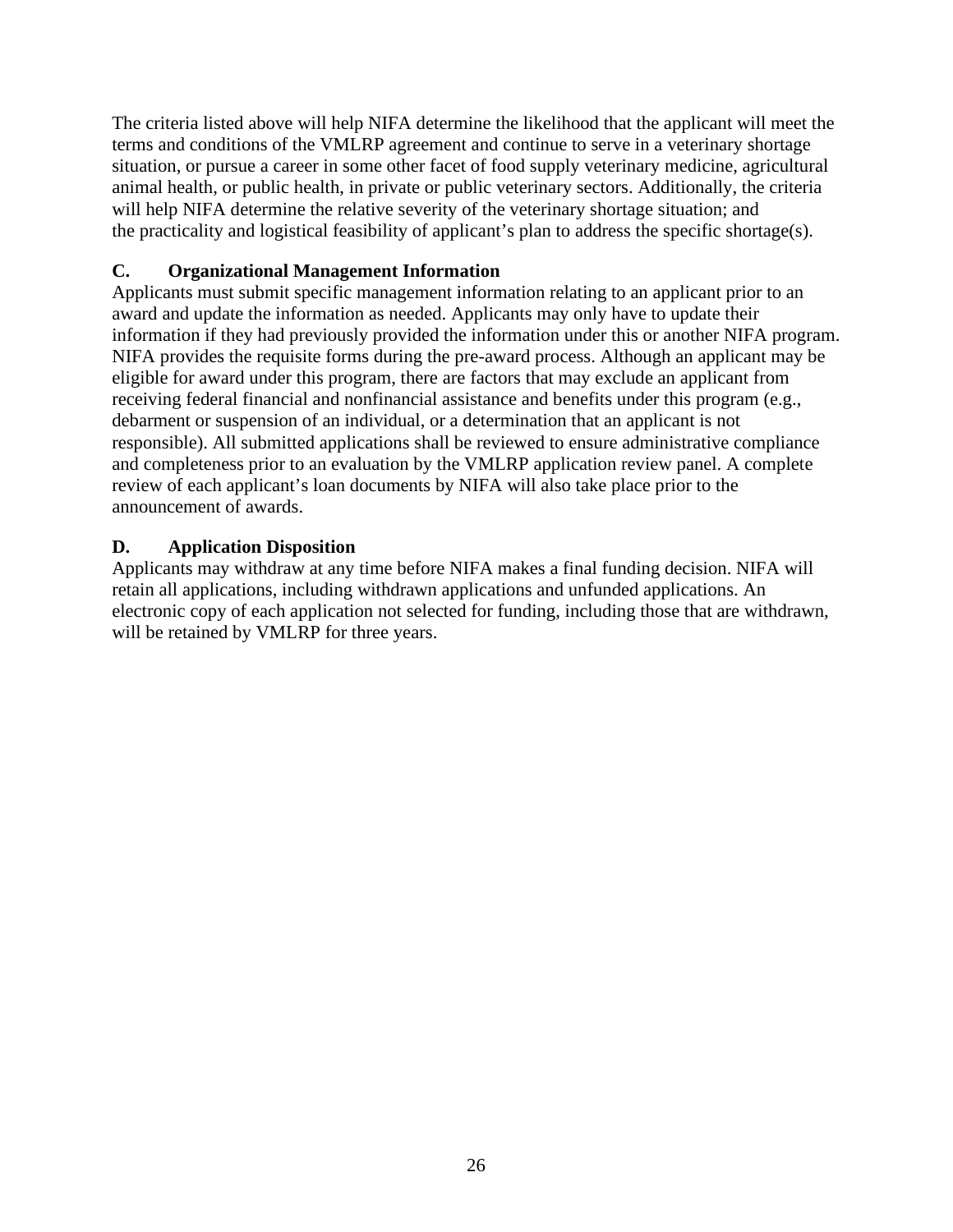#### <span id="page-26-0"></span>**PART VI. AWARD ADMINISTRATION**

#### <span id="page-26-1"></span>**A. General**

Within the limit of Veterinary Medicine Loan Repayment Program (VMLRP) funds available, the NIFA awarding official shall make an award and contract offers to responsible and eligible applicants whose applications are judged most meritorious under the procedures set forth in this RFA. The date specified by the NIFA awarding official as the effective date of the award shall be no later than September 30 of the Federal fiscal year in which the application is approved for support and funds are appropriated for such purpose, unless otherwise permitted by law. It should be noted that the contract need not be initiated on the award effective date, but as soon thereafter as practical so that contract goals may be attained within the service period. See [VMLRP Contract,](https://nifa.usda.gov/resource/vmlrp-contract-nifa-05-10-sample) NIFA-05-10, for an example of the VMLRP Contract. All funds awarded by NIFA under this RFA shall be expended solely for the purpose for which the funds are granted in accordance with the approved application, the VMLRP authorizing statute at 7 U.S.C. § 3151(a), the VMLRP regulations at 7 CFR part 3431, and the terms and conditions of the award.

*Award Notice*. The award document will provide pertinent instructions and information as described in [2 CFR 200.211](https://www.ecfr.gov/cgi-bin/text-idx?SID=b54112232331d9e0c2e3be072adfa89b&mc=true&node=se2.1.200_1211&rgn=div8) (see [NIFA's Terms and Conditions\)](https://nifa.usda.gov/terms-and-conditions).

All VMLRP applicants will be informed by email of final funding decisions related to the FY2021 RFA by Thursday, September 30, 2021.

All VMLRP applicants will be informed by email of the final funding decisions related to the FY2022 RFA by Friday, September 30, 2022.

The award package will provide pertinent instructions and information including, at a minimum:

- 1. Legal name and address of applicant to whom the NIFA Director has issued an award under the terms of this request for applications;
- 2. Designated veterinary shortage situation code, including the state;
- 3. Service period, specifying the amount of time the Department intends to support the service agreement without requiring re-competition for funds;
- 4. Total amount of Departmental financial assistance approved by the NIFA Director during the service period;
- 5. Legal authority, or authorities, under which the award is issued;
- 6. Applicable award terms and conditions for the VMLRP;
- 7. Other information or provisions deemed necessary by NIFA to carry out its respective awarding activities or to accomplish the purpose of a particular award.

The Secretary through the NIFA Director may terminate this Contract no later than 30 days after the execution of this contract if the individual:

- 1. Submits a written request for such termination to  $vmlrp@usda.gov;$  and
- 2. Repays all amounts paid on behalf of the individual under Paragraphs 1 and 2 of Section A – Obligations of the Secretary or NIFA Director of this contract.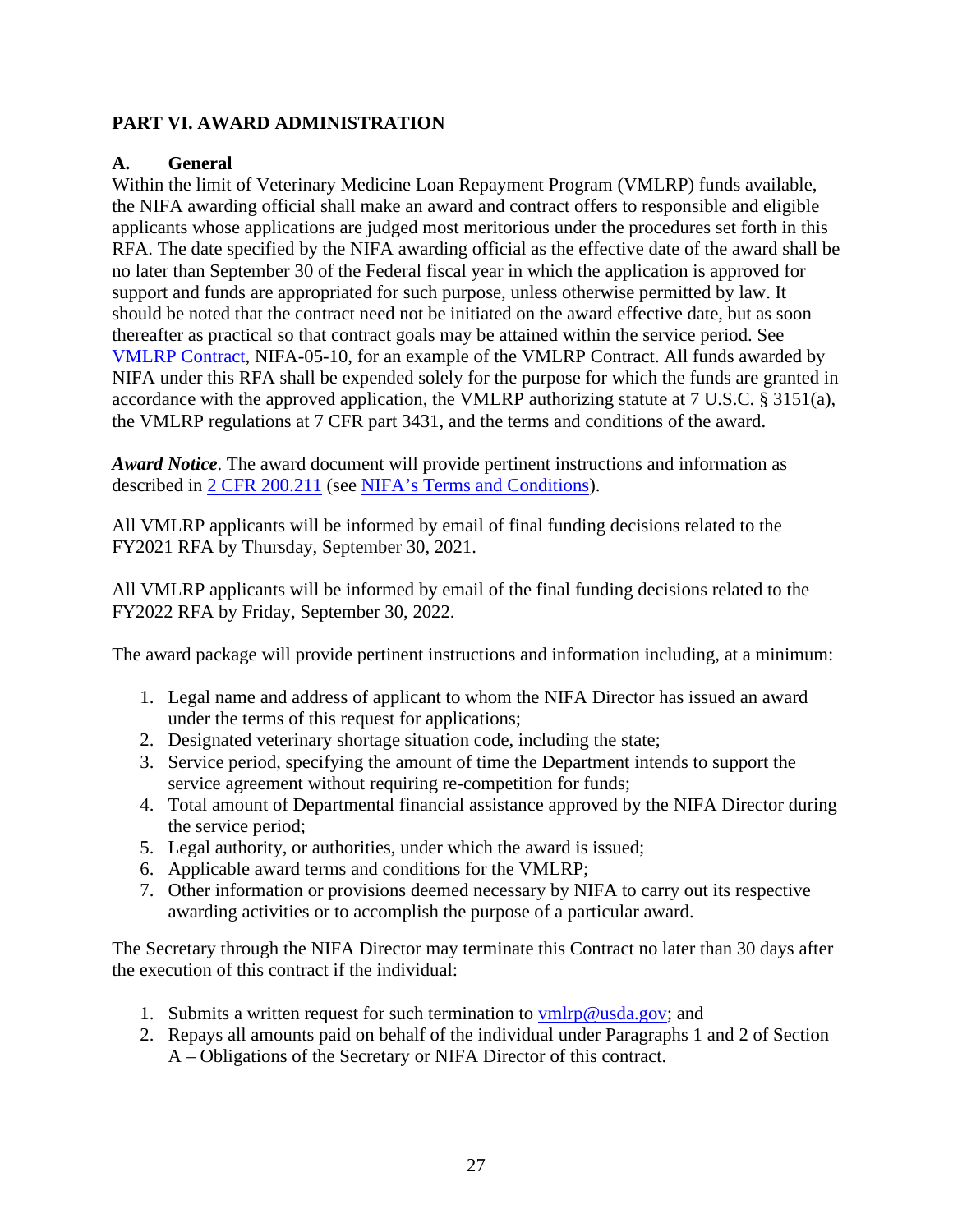#### <span id="page-27-0"></span>**B. Administrative and National Policy Requirements**

Several federal statutes and regulations apply to grant applications and the projects outlined in this RFA (some are listed here: [Federal Regulations\)](https://nifa.usda.gov/federal-regulations). Unless specifically noted by statue or award-specific requirements, [NIFA Policy Guide](https://nifa.usda.gov/policy-guide) applies to all NIFA awards.

#### <span id="page-27-1"></span>**C. Expected Program Outputs and Reporting Requirements**

#### **Program Outputs:**

The principal program output for FY2021 and FY2022 will be verifiable mitigation of welldefined, high priority veterinary shortage situations in an estimated 40 to 50 locations across the country, for a period of three years.

#### **Reporting Requirements:**

- 1. Quarterly Reporting:
	- a. Service Verification
		- i. VMLRP recipients will be required to verify that the terms of the VMLRP contract are being met on a quarterly (every three months) basis. Subsequent quarterly loan repayments will not be disbursed until this verification is provided. This Service Verification report (NIFA Form 09-10) will be due 15 business days after the end of each quarter during the VMLRP contract.
	- b. Service Log
		- i. VMLRP recipients will be required to document the services provided on a service log. The following information will be required within the service log:
			- 1. A listing of states, counties, zip code and/or insular areas served;
			- 2. A description of veterinary services and activities provided in the shortage situation; and
			- 3. Amount of time (based on a 40-hour week basis) spent providing service to mitigate the veterinary shortage situation identified in the agreement.
- 2. Shortage Situation Service Changes:
	- a. Program participants are responsible for notifying NIFA of any changes in the service(s) being provided in the specified shortage situation during the three-year period. It is strongly recommended that program participants advise NIFA of proposed changes at least two months in advance to allow sufficient review and approval time. Failure to receive pre-approval for changes impacting the veterinary services provided may result in termination of the VMLRP contract, and the program participant may be subject to penalties as outlined in Section C, Paragraph 1 (b) of the contract.
- 3. Termination Report:
	- a. At the end of the term of the contract, the recipient and their supervisor will each submit a Termination Report NIFA. The report will address the following:
		- i. services provided,
		- ii. impact on the veterinary shortage situation,
	- iii. future plans,
	- iv. an assessment of the current state of veterinary services in the recipient's service area, adjacent service areas, or specialty area, and
	- v. any other information participants wish to share.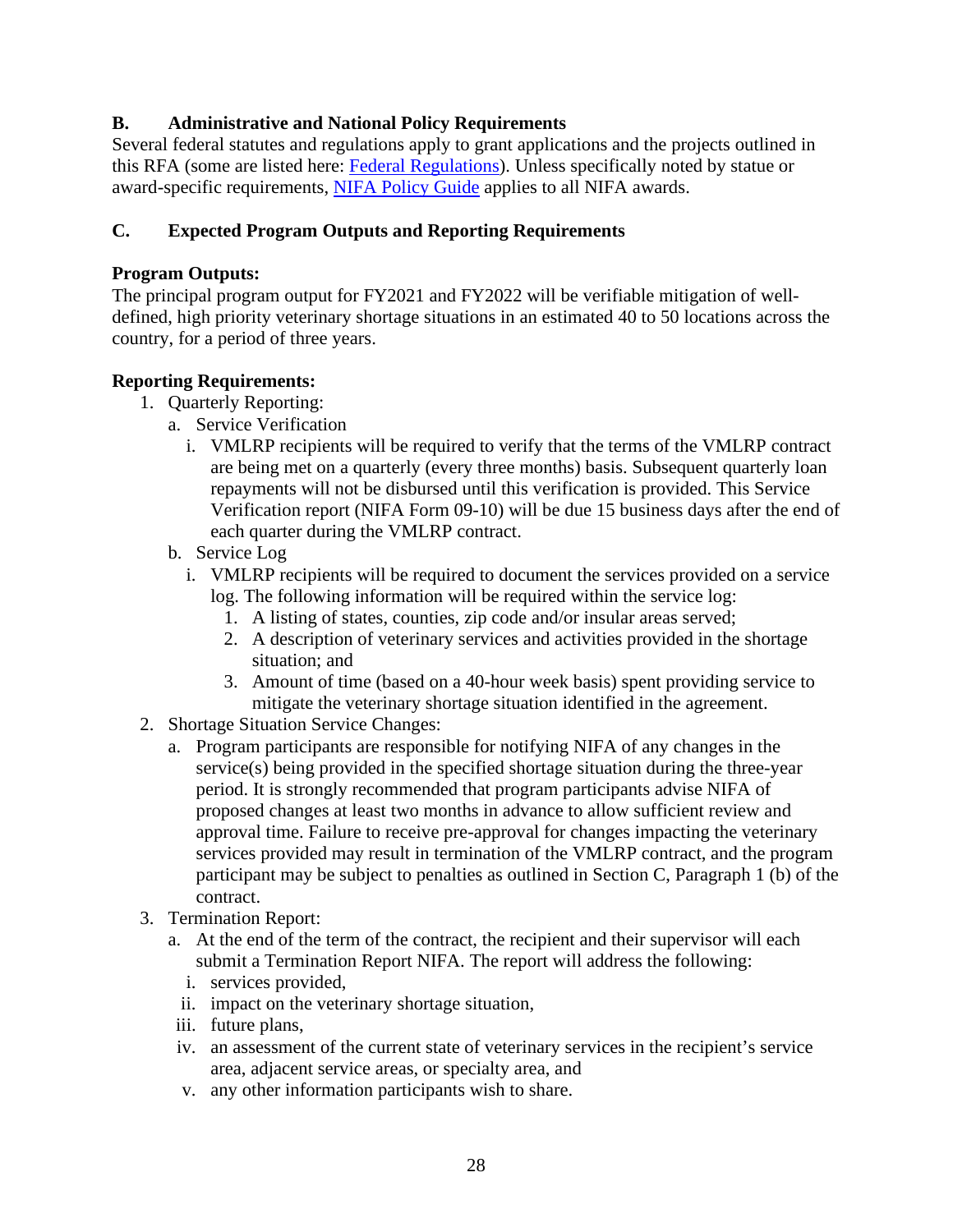**SPECIAL NOTE:** A Termination Report is required from all awardees. This report is subject to review for completeness and must be approved by the VMLRP program staff prior to disbursement of the final payment.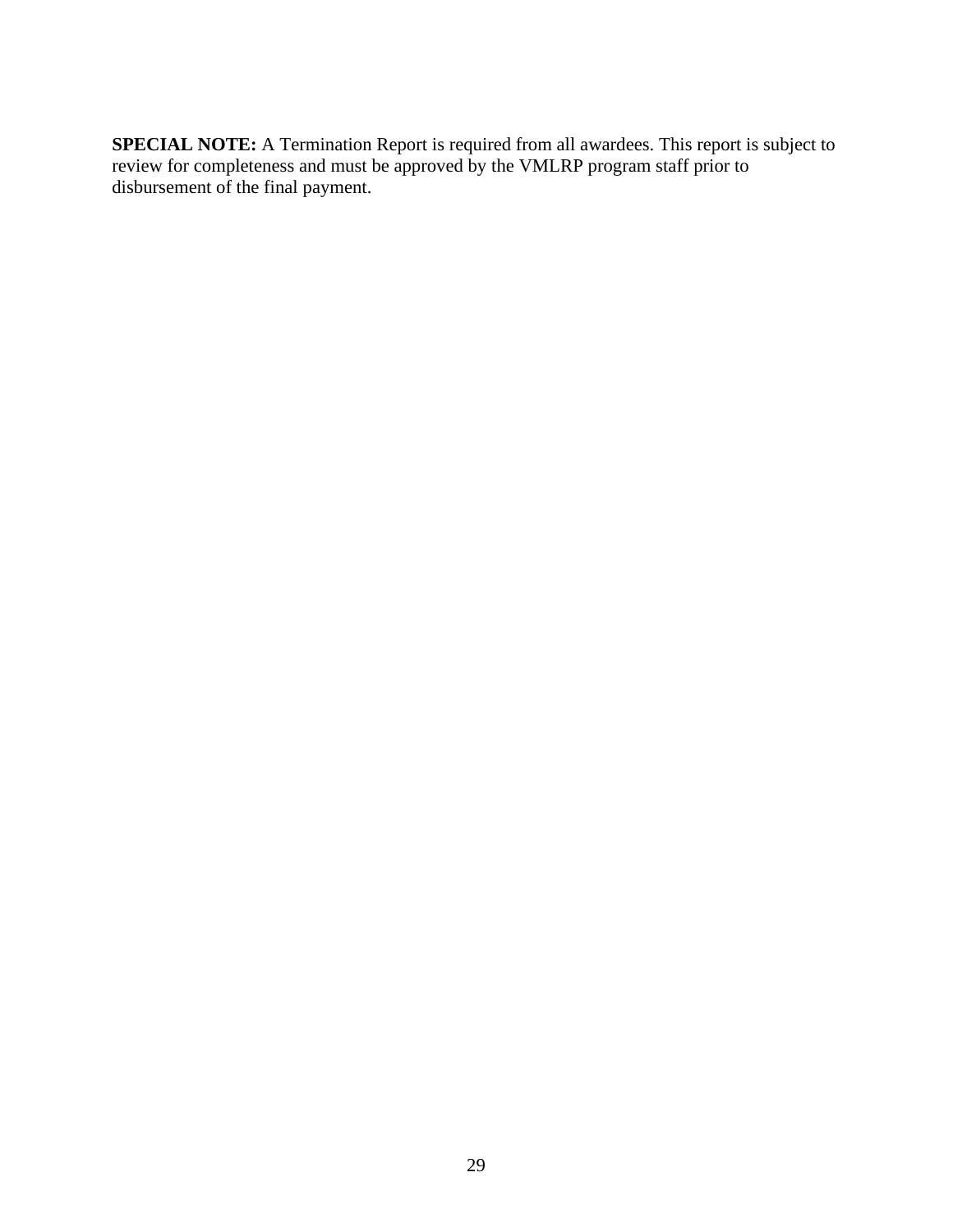# <span id="page-29-0"></span>**PART VII. OTHER INFORMATION**

## <span id="page-29-1"></span>**A. Use of Funds and Changes in Budget**

**Delegation of fiscal responsibility**. Unless the terms and conditions of the award state otherwise, awardees may not in whole or in part delegate or transfer to another person, institution, or organization the responsibility for use or expenditure of award funds.

#### **Changes in the VMLRP Contract**

- 1. The permissible changes by the awardee in the approved contract shall be limited to minor changes that do not substantially impact or alter the spirit and intent of the agreement to mitigate a specific veterinary service shortage in a specific geographic and/or occupational situation. To ensure that all applications are reviewed in an equitable and consistent manner, a change in the shortage area the applicant proposes to serve will not be considered once an application has been reviewed by the peer review panel. If the awardee is uncertain as to whether a change complies with this provision, the question must be referred to the VMLRP program staff for a final determination.
- 2. Changes in Loan Repayment Schedule: Unless stated otherwise in the terms and conditions of award, changes in an approved loan repayment schedule must be requested by the awardee and approved in writing by the VMLRP program staff prior to instituting such changes.

#### <span id="page-29-2"></span>**B. Access to Review Information**

Copies of reviews, not including the identity of reviewers, and a summary of the panel comments will be sent to the applicant upon request 60-90 days after the review process has been completed.

#### <span id="page-29-3"></span>**C. Confidential Aspects of Applications and Awards**

When an application results in an award, it becomes a part of NIFA transaction records, which are available to the public. Information that the Secretary of Agriculture determines to be confidential, privileged, or proprietary in nature will be held in confidence to the extent permitted by law. Therefore, applicants should clearly mark any information within the application they wish to have considered as confidential, privileged, or proprietary. NIFA will retain a copy of an application that does not result in an award for three years. Such an application will be released only with the consent of the applicant or to the extent required by law. An applicant may withdraw at any time prior to the final action thereon.

# <span id="page-29-4"></span>**D. Regulatory Information**

This program is not subject to the provisions of [Executive Order 12372,](https://www.fws.gov/policy/library/rgeo12372.pdf) which requires intergovernmental consultation with state and local officials. Under the provisions of the [Paperwork Reduction Act of 1995](https://www.reginfo.gov/public/reginfo/pra.pdf) [\(44 U.S.C. Chapter 35\)](http://uscode.house.gov/view.xhtml?path=/prelim@title44/chapter35&edition=prelim), the collection of information requirements contained in this notice have been approved under [OMB Document No. 0524-](https://www.federalregister.gov/documents/2018/10/29/2018-23552/submission-for-omb-review-comment-request) [0039.](https://www.federalregister.gov/documents/2018/10/29/2018-23552/submission-for-omb-review-comment-request)

#### <span id="page-29-5"></span>**E. Definitions**

Please refer to **7 CFR [Part 3431, Veterinary Medicine Loan Repayment Program](https://www.ecfr.gov/cgi-bin/text-idx?SID=e3cd63123b08ca3a6cff8bdbc5bb2c9b&node=pt7.15.3431&rgn=div5)**, for applicable definitions for this program.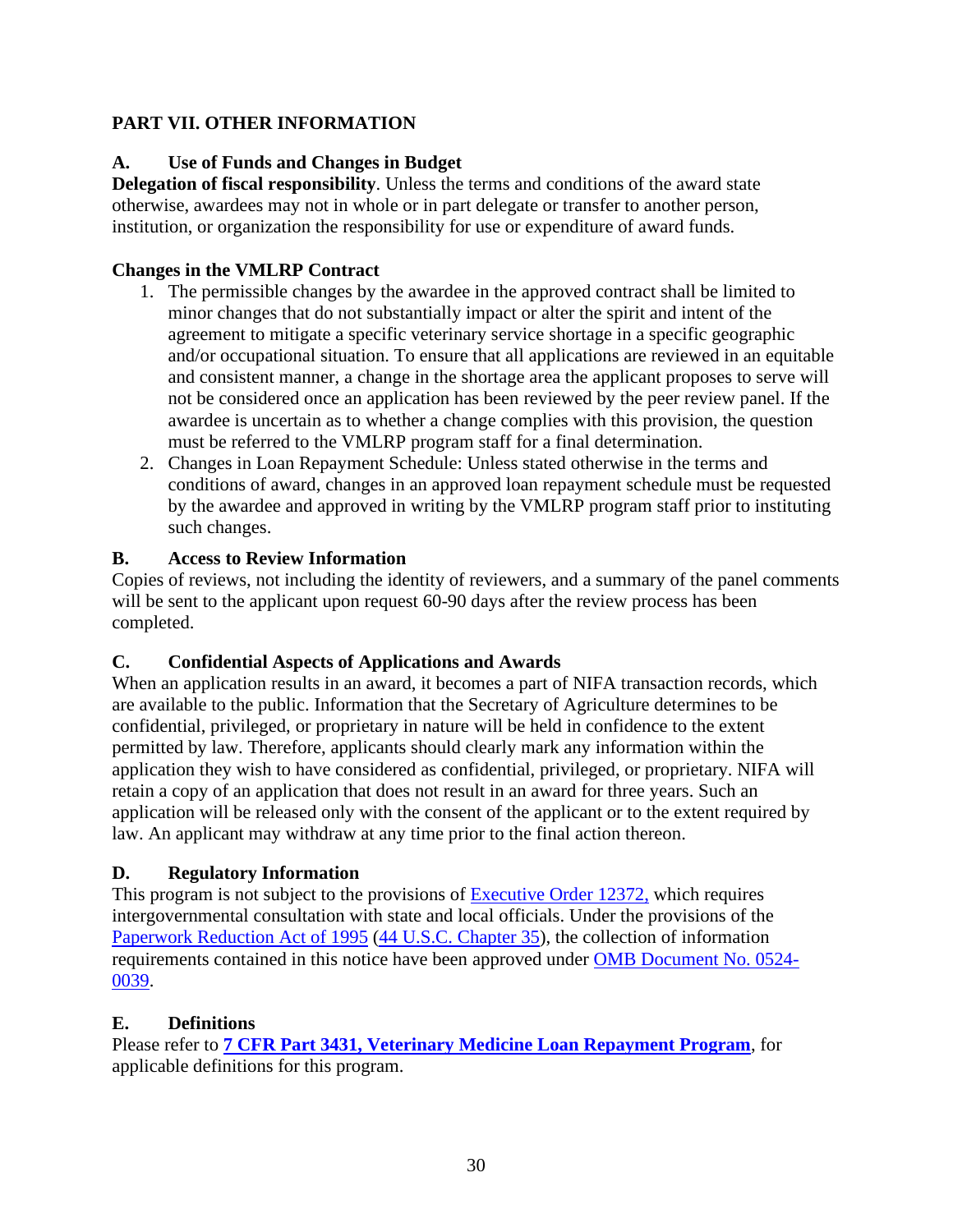#### <span id="page-30-0"></span>**F. Materials Available on the Internet**

Numerous tools and reference materials are available via the [VMLRP](https://nifa.usda.gov/program/veterinary-medicine-loan-repayment-program) web. The following listing represents a few selections available under the ["Applicant.](https://nifa.usda.gov/vmlrp-applicants)"

- 1. Detailed Instructions Before You Start Your Application
- 2. Preparing and Submitting Your Application
- 3. Application Guide
- 4. Application Checklist
- 5. Choosing Your Veterinary Shortage Situation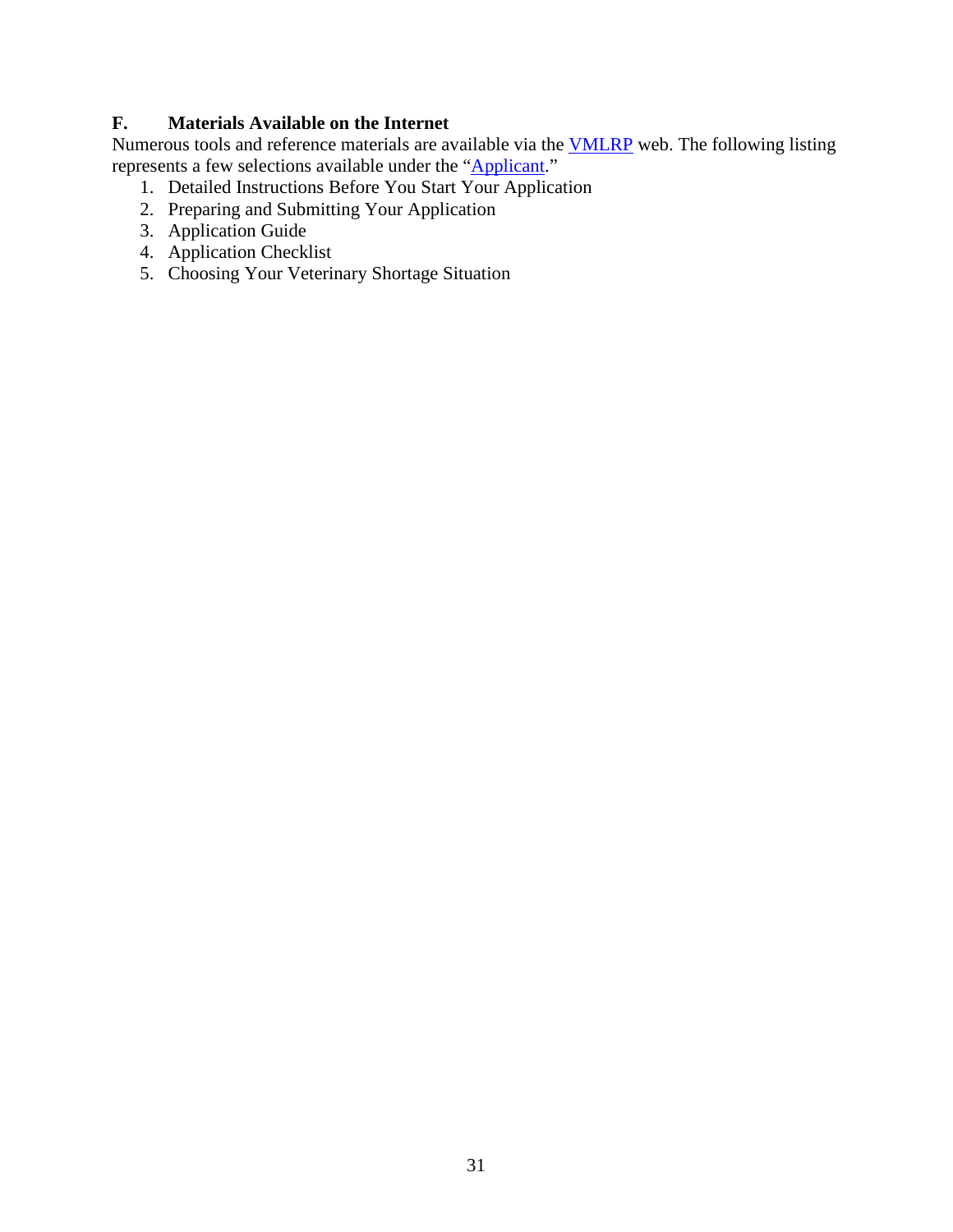#### **APPENDIX I: AGENCY CONTACTS**

#### **Programmatic Contact**

<span id="page-31-0"></span>

| Name            | Title                   | Email                          | Telephone      | Fax            |
|-----------------|-------------------------|--------------------------------|----------------|----------------|
| Robert Smith    | <b>National Program</b> | vmlrp.applications@usda.gov    | 1-202-445-3468 | 1-833-208-8205 |
|                 | Leader                  |                                |                |                |
| Kathe Bjork     | <b>National Program</b> | vmlrp.applications@usda.gov    | Not Available  | 1-833-208-8205 |
|                 | Leader                  |                                |                |                |
| Marline Azevedo | <b>VMLRP</b> Program    | $vmlrp.$ applications@usda.gov | 1-816-401-7790 | 1-833-208-8205 |
|                 | Coordinator             |                                |                |                |
| Danielle Farley | Program                 | $vmlrp.$ applications@usda.gov | Not Available  | 1-833-208-8205 |
|                 | Specialist              |                                |                |                |

#### **Loan & Administrative Contact**

| Name                | <b>Title</b> | Email          | Telephone      | Fax            |
|---------------------|--------------|----------------|----------------|----------------|
| <b>Joseph Perez</b> | Lead Policy  | vmlrp@usda.gov | 1-202-445-5402 | 1-844-332-8008 |
|                     | Analyst      |                |                |                |

#### **U.S. Postal Mailing Address:**

National Institute of Food and Agriculture U.S. Department of Agriculture P.O. Box 419205, MS 10000 Kansas City, MO 64141-6205

#### **Courier/Package Delivery Address:**

National Institute of Food and Agriculture United States Department of Agriculture 2312 East Bannister Road, MS 10000 Kansas City, MO 64141-3061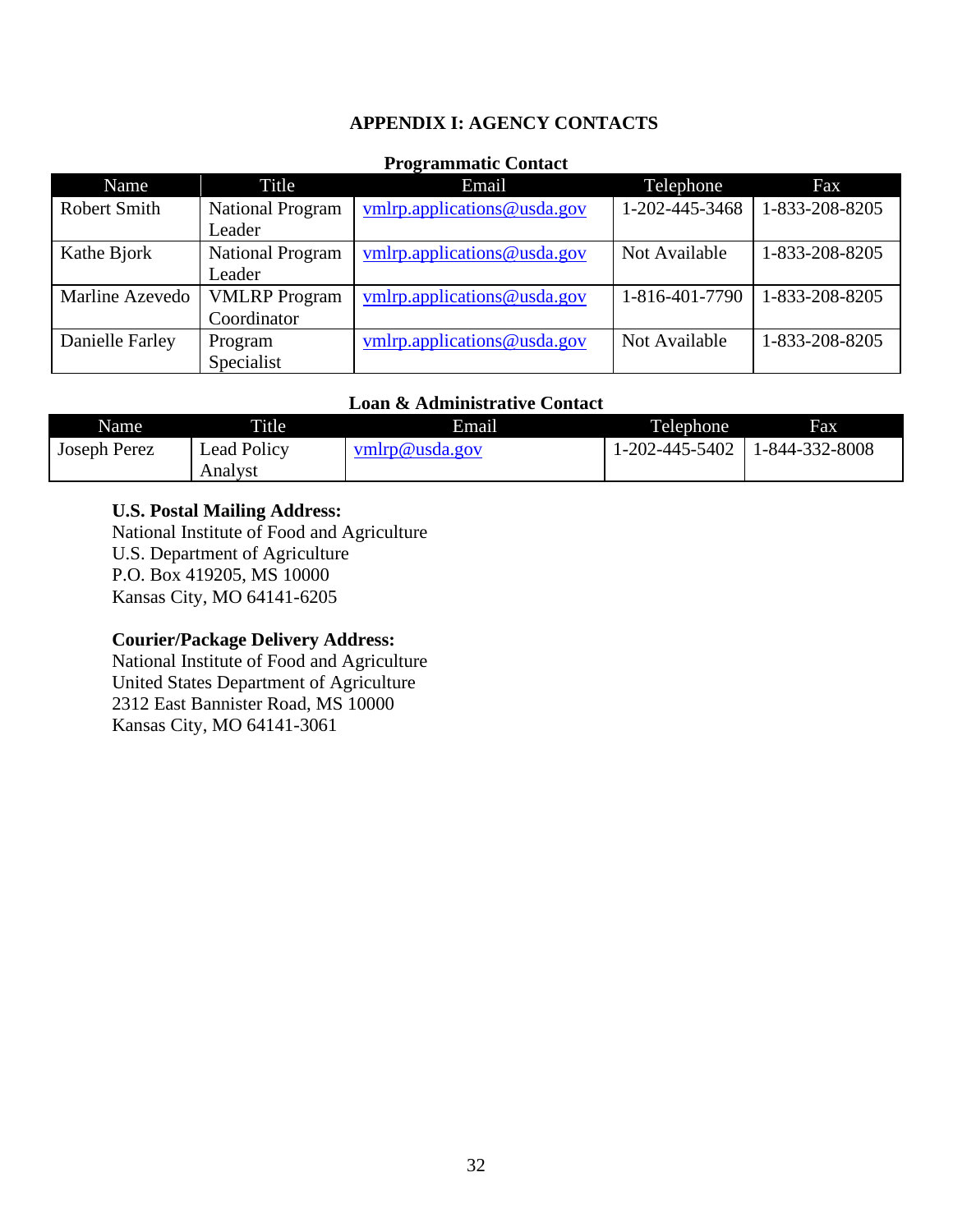# **APPENDIX II: GLOSSARY OF TERMS**

<span id="page-32-1"></span><span id="page-32-0"></span>

| <b>Name</b>                                                   | <b>Acronyms</b> |
|---------------------------------------------------------------|-----------------|
| <b>Authorized Representative</b>                              | <b>AR</b>       |
| Agricultural Research, Extension, and Education reform Act of | <b>AREERA</b>   |
| 1998                                                          |                 |
| Catalog of Federal Domestic Assistance                        | <b>CFDA</b>     |
| National Institute of Food and Agriculture                    | <b>NIFA</b>     |
| <b>Request for Application</b>                                | <b>RFA</b>      |
| Veterinary Medicine Loan Repayment Program                    | <b>VMLRP</b>    |
| United States Department of Agriculture                       | <b>USDA</b>     |